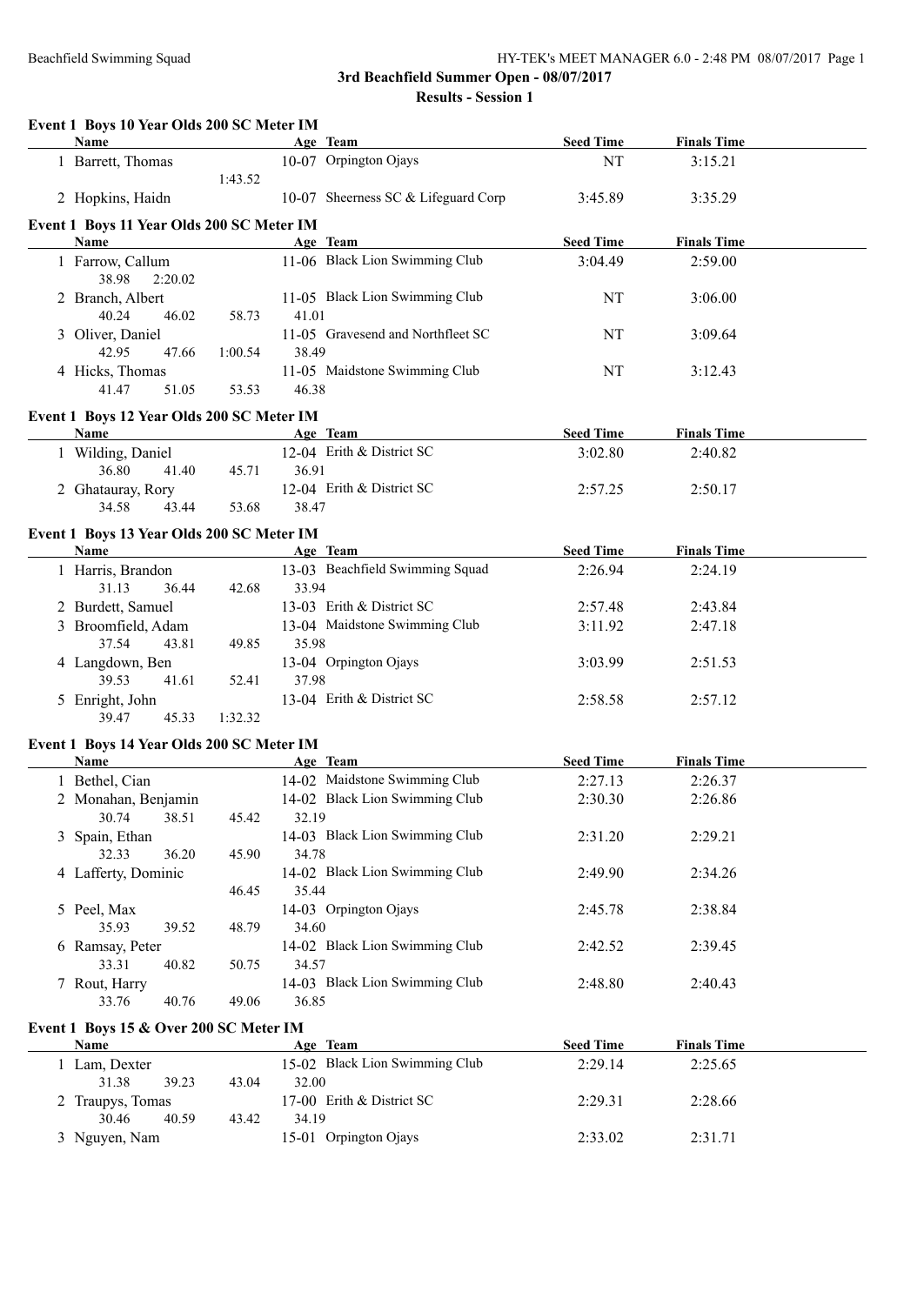#### Beachfield Swimming Squad HY-TEK's MEET MANAGER 6.0 - 2:48 PM 08/07/2017 Page 2

**3rd Beachfield Summer Open - 08/07/2017**

**Results - Session 1**

| Event 2 Girls 9 & Under 200 SC Meter IM<br>Name                        |         | Age Team                                   | <b>Seed Time</b> | <b>Finals Time</b> |  |
|------------------------------------------------------------------------|---------|--------------------------------------------|------------------|--------------------|--|
| 1 Oreskovic, Nina                                                      |         | 9-07 Erith & District SC                   | 3:30.43          | 3:30.13            |  |
| 49.40<br>51.41                                                         | 1:01.08 | 48.24                                      |                  |                    |  |
| 2 Healy, Isla                                                          |         | 9-08 Sittingbourne and Milton SC           | 4:00.84          | 3:40.77            |  |
| 1:00.84<br>53.33                                                       | 57.82   | 48.78                                      |                  |                    |  |
|                                                                        |         |                                            |                  |                    |  |
| Event 2 Girls 10 Year Olds 200 SC Meter IM<br>Name                     |         | Age Team                                   | <b>Seed Time</b> | <b>Finals Time</b> |  |
|                                                                        |         | 10-07 Beachfield Swimming Squad            |                  |                    |  |
| 1 Richards, Daisy                                                      |         |                                            | 3:08.06          | 3:04.83            |  |
| 39.24<br>48.49                                                         | 54.86   | 42.24                                      |                  |                    |  |
| 2 Fearn, Bethany                                                       |         | 10-07 Sittingbourne and Milton SC<br>50.48 | NT               | 3:33.12            |  |
| 49.00<br>52.23                                                         | 1:01.41 |                                            |                  |                    |  |
| 3 Ciuche, Julia                                                        |         | 10-06 Gravesend and Northfleet SC          | 3:52.58          | 3:45.10            |  |
| 56.15<br>52.81                                                         | 1:05.27 | 50.87                                      |                  |                    |  |
| --- Marshall, Charlotte                                                |         | 10-06 Black Lion Swimming Club             | 3:13.56          | DQ                 |  |
| 6.5 Not on back when leaving the wall - back                           |         |                                            |                  |                    |  |
| 48.26<br>40.44                                                         | 57.57   | 43.10                                      |                  |                    |  |
| Event 2 Girls 11 Year Olds 200 SC Meter IM                             |         |                                            |                  |                    |  |
| <b>Name</b>                                                            |         | <b>Example 2</b> Age Team                  | <b>Seed Time</b> | <b>Finals Time</b> |  |
| 1 Endicott, Bethan                                                     |         | 11-05 St Ives SC                           | 3:03.63          | 2:51.43            |  |
| 2 Howard, Lilly                                                        |         | 11-05 Black Lion Swimming Club             | 2:58.86          | 2:51.48            |  |
| 37.53<br>43.98                                                         | 53.37   | 36.60                                      |                  |                    |  |
| 3 Peel, Eve                                                            |         | 11-05 Orpington Ojays                      | 3:13.26          | 2:57.05            |  |
| 42.44<br>45.46                                                         | 52.11   | 37.04                                      |                  |                    |  |
| 4 Greener, Rhiana                                                      |         | 11-05 Erith & District SC                  | 3:01.19          | 2:59.00            |  |
| 39.37<br>45.53                                                         | 54.73   | 39.37                                      |                  |                    |  |
| 5 Moerman, Kayla                                                       |         | 11-06 Beachfield Swimming Squad            | 3:24.46          | 3:05.66            |  |
| 40.65<br>49.11                                                         | 56.38   | 39.52                                      |                  |                    |  |
| 6 Foster, Kirstie                                                      |         | 11-05 Beachfield Swimming Squad            | 3:24.29          | 3:15.95            |  |
| 46.60<br>50.70                                                         | 56.37   | 42.28                                      |                  |                    |  |
| 7 Tremain, Katie                                                       |         | 11-05 Erith & District SC                  | 3:34.21          | 3:17.02            |  |
| 46.85<br>49.25                                                         | 57.98   | 42.94                                      |                  |                    |  |
|                                                                        |         |                                            |                  |                    |  |
| Event 2 Girls 12 Year Olds 200 SC Meter IM<br><b>Name</b>              |         | Age Team                                   | <b>Seed Time</b> | <b>Finals Time</b> |  |
|                                                                        |         | 12-05 Orpington Ojays                      |                  |                    |  |
| 1 Jackson, Samantha                                                    |         |                                            | 2:47.07          | 2:43.88            |  |
| 37.19<br>41.44                                                         | 48.16   | 37.09                                      |                  |                    |  |
| 2 Allistone, Daisy                                                     |         | 12-04 Maidstone Swimming Club              | 2:54.18          | 2:46.70            |  |
| 41.29<br>36.35                                                         | 51.67   | 37.39                                      |                  |                    |  |
| 3 Phillips, Rebecca                                                    |         | 12-04 Maidstone Swimming Club              | 3:12.95          | 2:52.72            |  |
| 38.00<br>41.67                                                         | 53.61   | 39.44                                      |                  |                    |  |
| 4 Dolman, Grace                                                        |         | 12-04 Beachfield Swimming Squad            | 3:10.32          | 3:01.54            |  |
| 39.24                                                                  |         | 40.07                                      |                  |                    |  |
| 5 Collier, Leah                                                        |         | 12-04 Orpington Ojays                      | 3:30.04          | 3:02.56            |  |
| 6 Ray, Olivia                                                          |         | 12-04 Gravesend and Northfleet SC          | 3:00.00          | 3:03.11            |  |
| 43.26<br>47.60                                                         | 50.69   | 41.56                                      |                  |                    |  |
| 7 Brown, Ellie                                                         |         | 12-05 Orpington Ojays                      | 3:24.00          | 3:03.58            |  |
| 41.17<br>47.02                                                         | 55.39   | 40.00                                      |                  |                    |  |
| 8 Bradburn, Evie                                                       |         | 12-05 Erith & District SC                  | 3:17.16          | 3:10.00            |  |
| 43.06<br>47.05                                                         | 1:39.89 |                                            |                  |                    |  |
| 9 Clarke, Isabella                                                     |         | 12-05 Black Lion Swimming Club             | 3:12.56          | 3:10.52            |  |
| 43.79<br>49.76                                                         | 57.74   | 39.23                                      |                  |                    |  |
| 10 Akinje, Grace                                                       |         | 12-05 Erith & District SC                  | 3:45.95          | 3:12.22            |  |
|                                                                        |         |                                            |                  |                    |  |
| --- Harry, Olivia<br>8.2 Arms not brought forward over the water - fly |         | 12-04 Erith & District SC                  | 3:42.23          | DQ                 |  |

47.49 54.03 52.61 46.33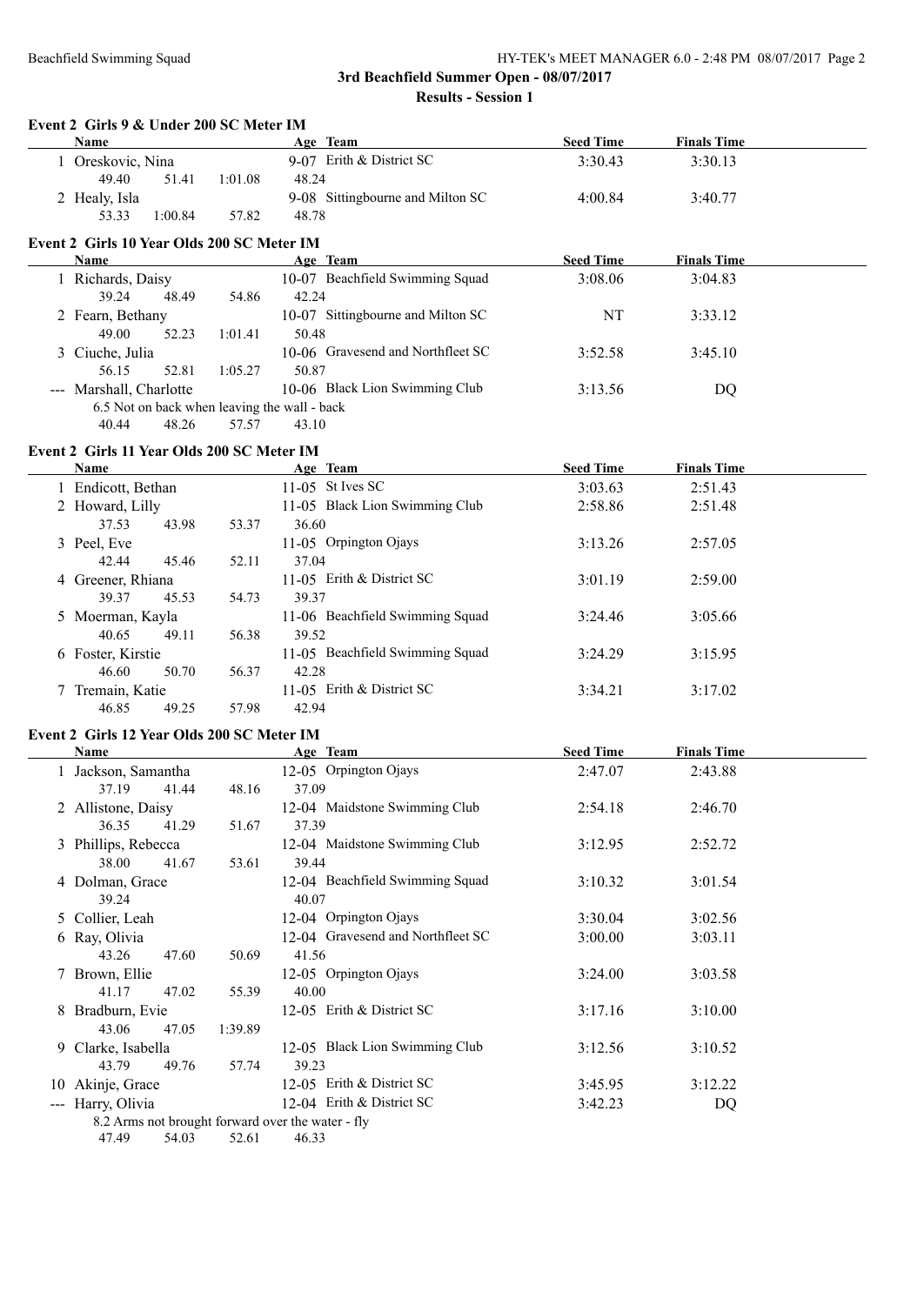**Results - Session 1**

#### **(Event 2 Girls 12 Year Olds 200 SC Meter IM)**

| <b>Name</b>           |       |       | Age Team |                                                                      | <b>Seed Time</b> | <b>Finals Time</b> |
|-----------------------|-------|-------|----------|----------------------------------------------------------------------|------------------|--------------------|
| --- Santos-Moya, Lica |       |       |          | 12-05 Erith $&$ District SC                                          | 3:20.29          | DO.                |
|                       |       |       |          | 6.3 Left position on the back (other than to initiate a turn) - back |                  |                    |
| 42.70                 | 50.30 | 50.97 | 39.00    |                                                                      |                  |                    |

### **Event 2 Girls 13 Year Olds 200 SC Meter IM**

| <b>Name</b>       |       |         | Age Team                                                     | <b>Seed Time</b> | <b>Finals Time</b> |  |
|-------------------|-------|---------|--------------------------------------------------------------|------------------|--------------------|--|
| 1 Colwell, Holly  |       |         | 13-04 Black Lion Swimming Club                               | 2:44.40          | 2:37.10            |  |
| 33.70             | 39.89 | 46.34   | 37.17                                                        |                  |                    |  |
| 2 Bowie, Hannah   |       |         | 13-03 Maidstone Swimming Club                                | 2:41.99          | 2:41.72            |  |
| 34.39             | 40.02 | 50.81   | 36.50                                                        |                  |                    |  |
| 3 Duchesne, Lois  |       |         | 13-03 Beachfield Swimming Squad                              | 2:38.83          | 2:45.02            |  |
| 36.57             |       |         | 37.19                                                        |                  |                    |  |
| 4 Barker, Christy |       |         | 13-04 Orpington Ojays                                        | 3:31.57          | 3:06.44            |  |
| 38.00             | 45.99 | 1:02.21 | 40.24                                                        |                  |                    |  |
| 5 Tammaro, Lucia  |       |         | 13-04 Orpington Ojays                                        | 3:12.57          | 3:09.03            |  |
| 6 Hopper, Amelia  |       |         | 13-04 Beachfield Swimming Squad                              | 3:18.41          | 3:11.47            |  |
| 7 Hopper, Leoni   |       |         | 13-04 Beachfield Swimming Squad                              | 3:17.97          | 3:18.17            |  |
| 39.33             | 50.02 | 1:05.92 | 42.90                                                        |                  |                    |  |
| --- Jurs, Emilie  |       |         | 13-03 Black Lion Swimming Club                               | 3:00.98          | DQ                 |  |
|                   |       |         | 7.6 Did not touch at turn or finish with both hands - breast |                  |                    |  |
| 40.52             | 44.25 | 54.11   | 40.65                                                        |                  |                    |  |

# **Event 2 Girls 14 Year Olds 200 SC Meter IM**

| <b>Name</b>         |         | Age Team                        | <b>Seed Time</b> | <b>Finals Time</b> |
|---------------------|---------|---------------------------------|------------------|--------------------|
| Waller, Ellie       |         | 14-02 Black Lion Swimming Club  | 2:36.40          | 2:36.02            |
| 39.36<br>33.51      | 48.73   | 34.42                           |                  |                    |
| 2 Burgess, Tilly    |         | 14-03 Erith & District SC       | 2:48.30          | 2:46.40            |
| 3 Nikhwai, Elle     |         | 14-03 Beachfield Swimming Squad | 2:49.06          | 2:52.13            |
| 36.04<br>45.23      | 48.99   | 41.87                           |                  |                    |
| 4 Whitehead, Milly  |         | 14-03 Orpington Ojays           | 2:57.51          | 2:52.22            |
| 36.74<br>42.72      | 54.36   | 38.40                           |                  |                    |
| 5 White, Zoe        |         | 14-02 Orpington Ojays           | 2:56.43          | 2:53.51            |
| 6 Akende, Sheena    |         | 14-03 Orpington Ojays           | 3:38.78          | 3:20.57            |
| 49.40<br>40.41      | 1:02.36 | 48.40                           |                  |                    |
| 7 Hunter, Genevieve |         | 14-02 Beachfield Swimming Squad | 4:14.72          | 4:08.05            |
| 1:04.44<br>1:01.39  | 1:10.59 | 51.63                           |                  |                    |

#### **Event 2 Girls 15 & Over 200 SC Meter IM**

| Name              |       |       | Age Team                        | <b>Seed Time</b> | <b>Finals Time</b> |  |
|-------------------|-------|-------|---------------------------------|------------------|--------------------|--|
| 1 Paice, Hope     |       |       | 15-02 Maidstone Swimming Club   | 2:31.22          | 2:34.66            |  |
| 2 Eastwood, Chloe |       |       | 15-02 Black Lion Swimming Club  | 2:37.52          | 2:36.38            |  |
| 34.01             | 42.34 | 44.82 | 35.21                           |                  |                    |  |
| 3 Retour, Madison |       |       | 15-01 Erith & District SC       | 2:37.01          | 2:38.06            |  |
| 33.99             | 39.24 | 46.94 | 37.89                           |                  |                    |  |
| 4 Colwell, Lauren |       |       | 15-02 Black Lion Swimming Club  | 2:42.95          | 2:44.62            |  |
| 5 Caller, Jodie   |       |       | 15-02 Black Lion Swimming Club  | 2:45.75          | 2:44.79            |  |
| 36.35             | 42.58 | 48.63 | 37.23                           |                  |                    |  |
| 6 Cvjetan, Anna   |       |       | 16-01 Orpington Ojays           | 2:51.44          | 2:44.92            |  |
| 33.16             | 40.76 | 53.41 | 37.59                           |                  |                    |  |
| 7 Thomas, Polly   |       |       | 16-01 Beachfield Swimming Squad | 2:46.55          | 2:50.71            |  |
| 36.21             | 46.57 | 46.15 | 41.78                           |                  |                    |  |
| 8 Rayner, Lily    |       |       | 15-01 Erith & District SC       | 2:43.31          | 2:51.88            |  |
| 36.82             | 44.15 | 51.67 | 39.24                           |                  |                    |  |
| 9 Seager, Lara    |       |       | 15-02 Erith & District SC       | 2:51.12          | 2:53.45            |  |
| 34.62             | 43.38 | 54.79 | 40.66                           |                  |                    |  |
| 10 Gough, Lauren  |       |       | 15-02 Orpington Ojays           | 3:05.19          | 2:55.94            |  |
| 37.60             | 43.58 | 52.90 | 41.86                           |                  |                    |  |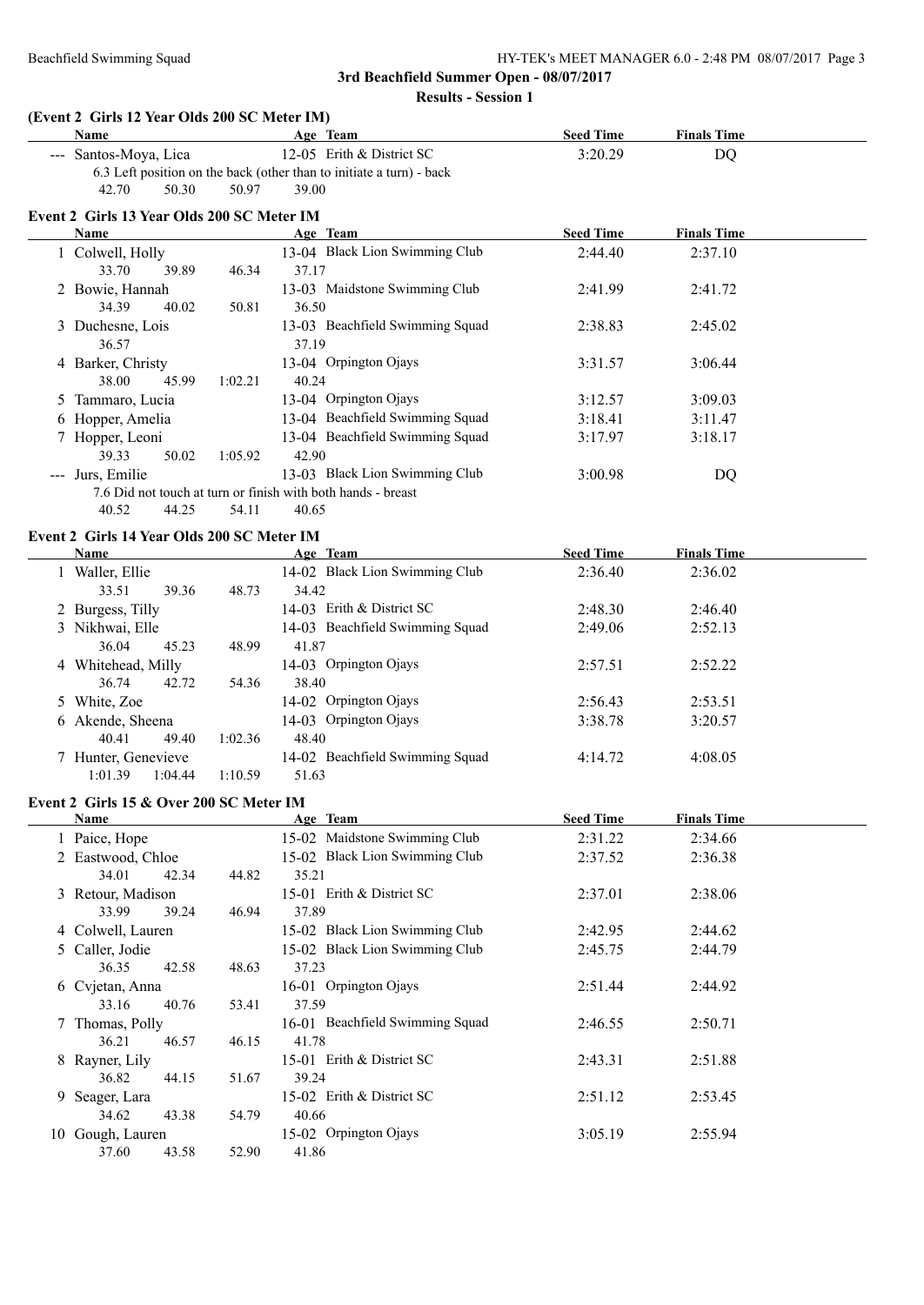#### Beachfield Swimming Squad HY-TEK's MEET MANAGER 6.0 - 2:48 PM 08/07/2017 Page 4

# **3rd Beachfield Summer Open - 08/07/2017 Results - Session 1**

# **(Event 2 Girls 15 & Over 200 SC Meter IM)**

|    | Name                 |                | Age Team                                                             | <b>Seed Time</b> | <b>Finals Time</b> |  |
|----|----------------------|----------------|----------------------------------------------------------------------|------------------|--------------------|--|
| 11 | Inglis, Chloe        |                | 15-02 Erith & District SC                                            | 3:05.75          | 3:01.74            |  |
|    | 36.91<br>44.66       | 43.21<br>56.96 |                                                                      |                  |                    |  |
|    | --- Langdown, Rachel |                | 15-02 Orpington Ojays                                                | 2:48.72          | DO                 |  |
|    |                      |                | 6.3 Left position on the back (other than to initiate a turn) - back |                  |                    |  |
|    | 36.69<br>41.41       | 36.93<br>51.12 |                                                                      |                  |                    |  |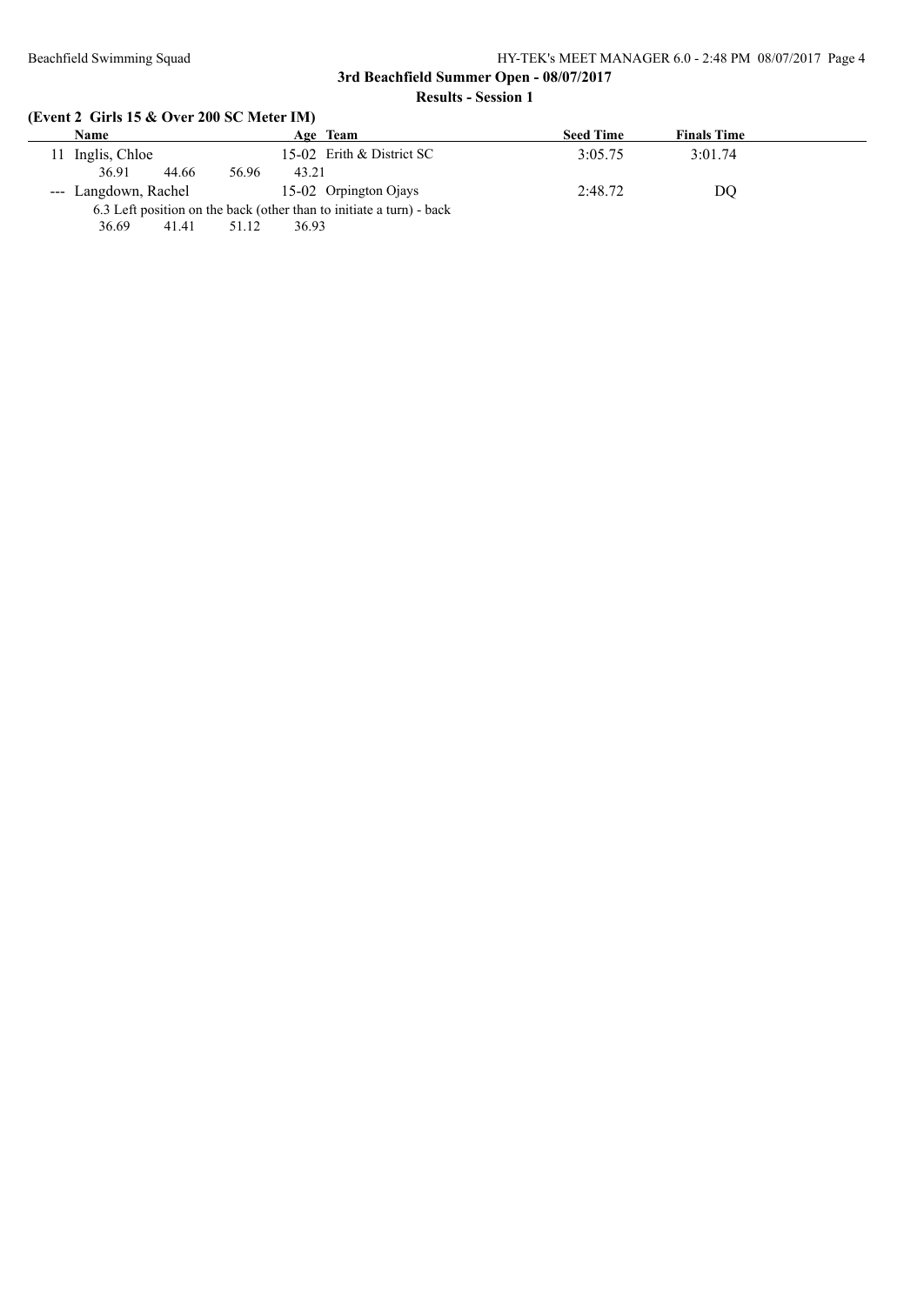# **Event 3 Boys 9 & Under 50 SC Meter Breaststroke Age Team Seed Time Finals Time** 1 Nolan, Drew 9-08 Sittingbourne and Milton SC 58.97 57.33 2 Herbert, Thomas 9-07 Orpington Ojays NT 59.31 3 Dennis, James 9-08 Maidstone Swimming Club 1:09.72 1:01.74 4 Akinje, Michael 9-08 Erith & District SC 1:15.00 1:01.88 **Event 3 Boys 10 Year Olds 50 SC Meter Breaststroke Age Team Seed Time Finals Time** 1 Beavington, Max 10-07 Sittingbourne and Milton SC 48.78 48.49 2 Hopkins, Haidn 10-07 Sheerness SC & Lifeguard Corp 50.65 51.59 3 Peaper, Joshua 10-07 Maidstone Swimming Club 55.10 52.88 4 Cavasini, Niccolo 10-06 Orpington Ojays NT 56.13 5 Farr, Charlie 10-07 Beachfield Swimming Squad 1:00.52 56.90 6 Nsirim, Joshua 10-07 Gravesend and Northfleet SC NT 57.19 7 Stockwell, Liam 10-07 Maidstone Swimming Club 1:13.55 1:00.90 --- Chadwick, Frank 10-07 Maidstone Swimming Club 1:03.70 DQ 7.5 Executed alternating or downward fly kicks (except after start or turn (as in SW 7.1) --- Pieri, Jack 10-06 Beachfield Swimming Squad NT DQ 7.4 Head not breaking surface before hands turn inward at widest point in 2nd stroke after **Event 3 Boys 11 Year Olds 50 SC Meter Breaststroke Age Team Age Team Seed Time Finals Time** 1 Burrows, Matt 11-05 Maidstone Swimming Club 41.09 39.68 2 Dolman, Freddie 11-05 Beachfield Swimming Squad 43.90 44.21 3 Beckham, Fraiser 11-05 Beachfield Swimming Squad 59.18 48.39 4 Harry, Luke 11-06 Erith & District SC 47.76 48.67 5 Howe, Ethan 11-06 Black Lion Swimming Club 55.78 51.75 6 Tovey, Nathan 11-05 Black Lion Swimming Club 1:01.27 57.80 7 Pieri, James 11-05 Beachfield Swimming Squad 1:21.41 1:01.33 **Event 3 Boys 12 Year Olds 50 SC Meter Breaststroke Age Team Age Team Seed Time Finals Time** 1 Saunders, Noah 12-04 Orpington Ojays 41.90 41.35 2 Ghatauray, Rory 12-04 Erith & District SC 47.11 43.89 3 Caller, Jamie 12-05 Black Lion Swimming Club 45.56 46.66 4 Rodriguez-Aparicio, Mateo 12-05 Orpington Ojays 54.17 48.58 --- Beattie, Ashley 12-05 Erith & District SC 49.92 DQ 7.5 Executed alternating or downward fly kicks (except after start or turn (as in SW 7.1) **Event 3 Boys 13 Year Olds 50 SC Meter Breaststroke Age Team Seed Time Finals Time** 1 Harris, Brandon 13-03 Beachfield Swimming Squad 34.80 33.87 2 Krishnakumar, Akshay 13-03 Maidstone Swimming Club 40.62 40.24 3 Berry, Thomas 13-04 Sittingbourne and Milton SC 39.98 40.46 4 Enright, John 13-04 Erith & District SC 43.78 41.98 5 Castle, Samuel 13-03 Black Lion Swimming Club 43.20 43.15 6 Langdown, Ben 13-04 Orpington Ojays 44.50 43.92 7 Price, Scott 13-04 Maidstone Swimming Club 43.82 44.02 8 Magee-Brown, Thomas 13-03 Orpington Ojays 45.12 45.90 9 Bhatti, Taran 13-04 Gravesend and Northfleet SC NT 51.42 --- Morris, Charlie 13-03 Beachfield Swimming Squad 44.59 DQ 4.4 Starting before starting signal **Event 3 Boys 14 Year Olds 50 SC Meter Breaststroke Age Team Seed Time Finals Time** 1 Price, Haydn 14-02 Maidstone Swimming Club 40.58 39.73 2 Davis, Isaac 14-03 Beachfield Swimming Squad 54.16 40.77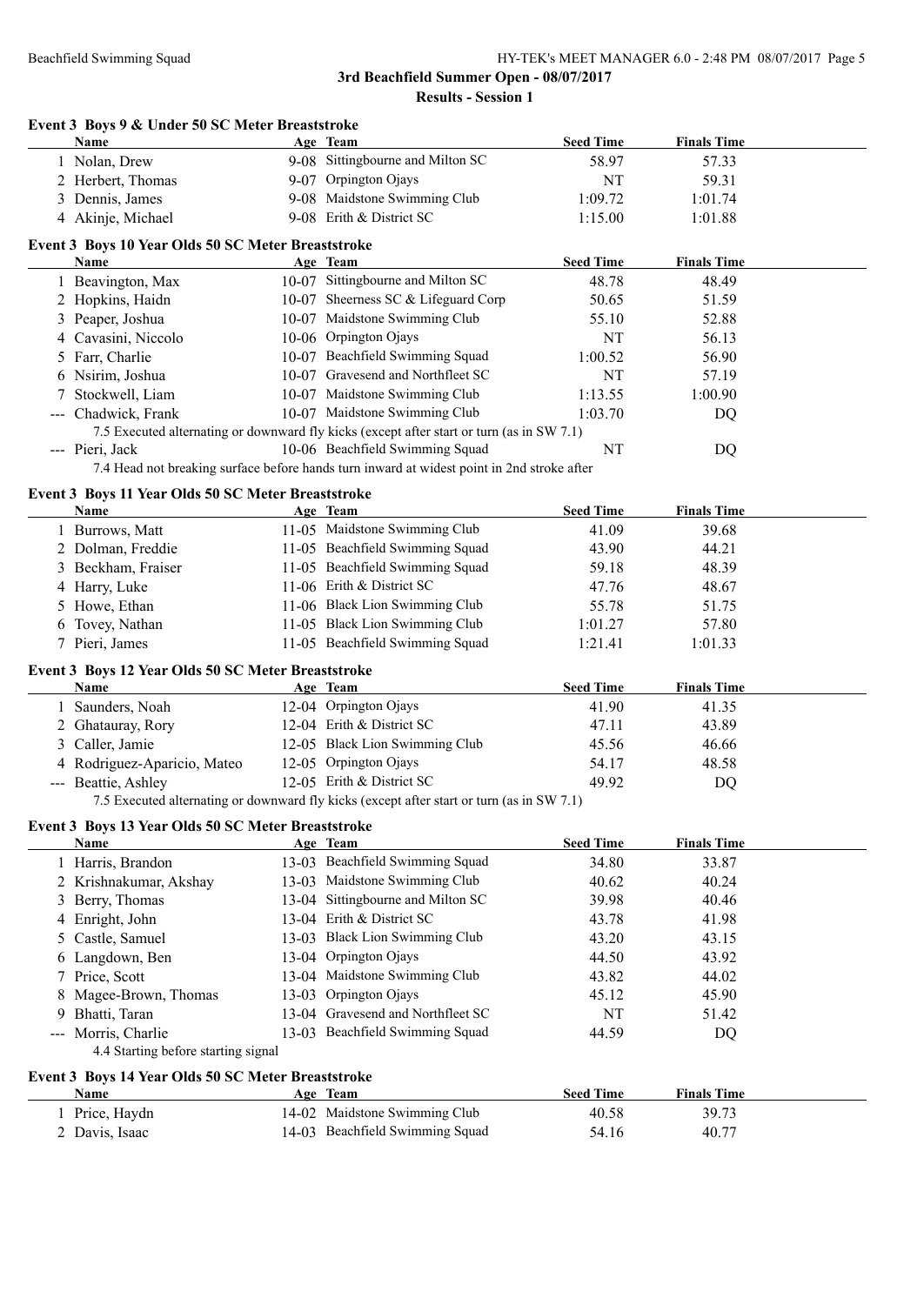# **Results - Session 1**

# **(Event 3 Boys 14 Year Olds 50 SC Meter Breaststroke)**

| Name                |                                                 | Age Team                          | <b>Seed Time</b> | <b>Finals Time</b> |  |
|---------------------|-------------------------------------------------|-----------------------------------|------------------|--------------------|--|
| 3 Ramsay, Peter     |                                                 | 14-02 Black Lion Swimming Club    | 42.66            | 41.55              |  |
| 4 Peel, Max         |                                                 | 14-03 Orpington Ojays             | 42.10            | 42.22              |  |
|                     | Event 3 Boys 15 & Over 50 SC Meter Breaststroke |                                   |                  |                    |  |
| <b>Name</b>         |                                                 | Age Team                          | <b>Seed Time</b> | <b>Finals Time</b> |  |
| 1 Carr, Richard     |                                                 | 17-00 Maidstone Swimming Club     | 31.55            | 30.63              |  |
| 2 Dickinson, Edward |                                                 | 16-01 Beachfield Swimming Squad   | 35.17            | 34.92              |  |
| 3 Gaster, Samuel    |                                                 | 16-00 Orpington Ojays             | 36.19            | 35.45              |  |
| 4 Burrows, Ethan    |                                                 | 15-01 Maidstone Swimming Club     | 35.90            | 35.48              |  |
| 5 Salter, Mark      |                                                 | 23-94 Sittingbourne and Milton SC | 35.80            | 36.50              |  |
| 6 Hunter, Ethan     |                                                 | 15-02 Sevenoaks Swimming Club     | 38.27            | 37.26              |  |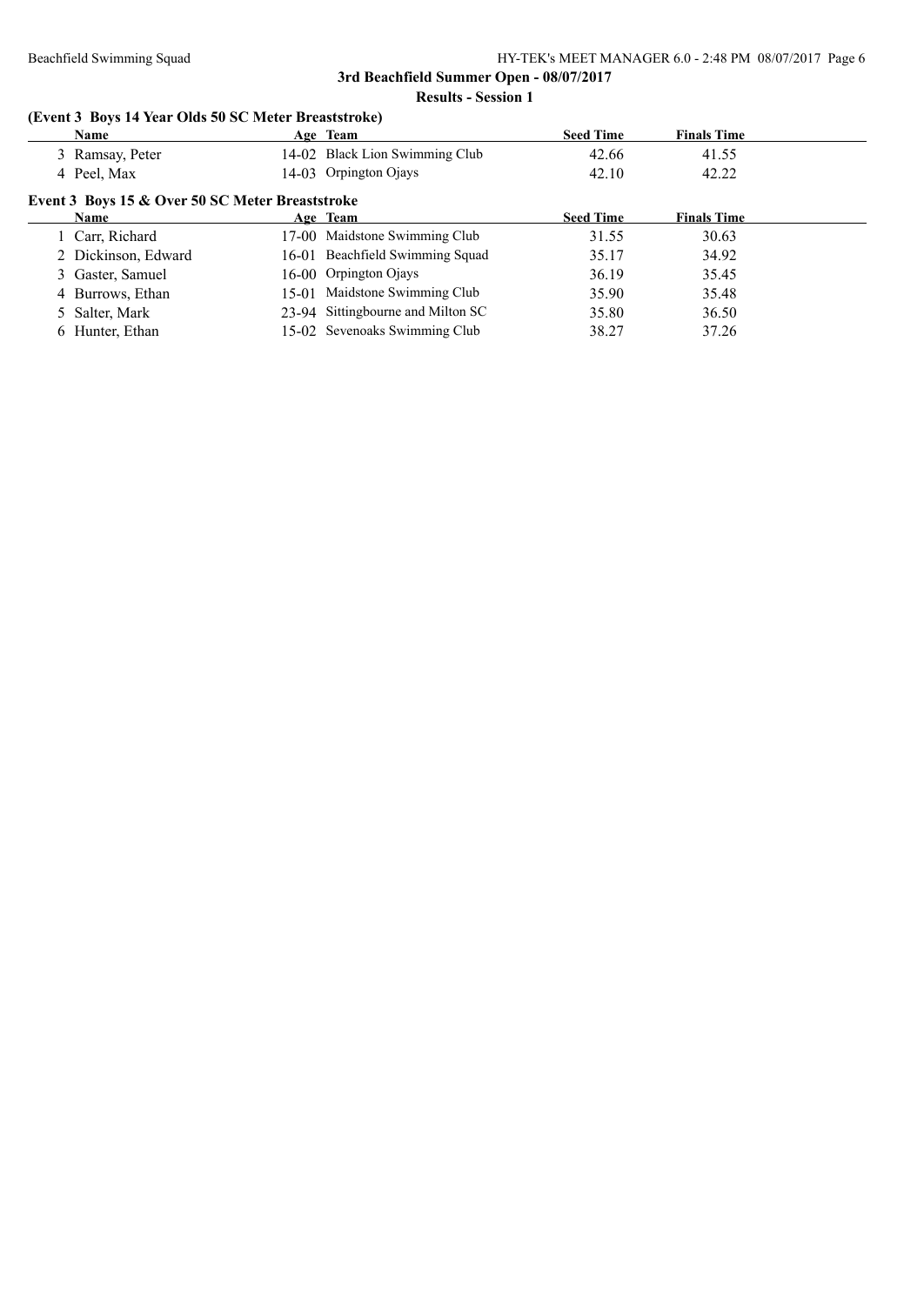#### Beachfield Swimming Squad HY-TEK's MEET MANAGER 6.0 - 2:48 PM 08/07/2017 Page 7

**3rd Beachfield Summer Open - 08/07/2017**

**Results - Session 1**

# **Event 4 Girls 9 & Under 50 SC Meter Breaststroke**

|    | Name                                                               | Age Team                                                                                                                      | <b>Seed Time</b> | <b>Finals Time</b> |  |
|----|--------------------------------------------------------------------|-------------------------------------------------------------------------------------------------------------------------------|------------------|--------------------|--|
|    | 1 Mitchell, Kara                                                   | 9-07 Beachfield Swimming Squad                                                                                                | 51.00            | 47.92              |  |
|    | 2 Foster, Gemma                                                    | 9-08 Black Lion Swimming Club                                                                                                 | 1:00.41          | 49.16              |  |
|    | 3 Terry, Madison                                                   | 9-07 Black Lion Swimming Club                                                                                                 | 57.19            | 52.32              |  |
|    | 4 Oreskovic, Nina                                                  | 9-07 Erith & District SC                                                                                                      | 50.07            | 53.30              |  |
|    | 5 Pieri, Olivia                                                    | 9-08 Beachfield Swimming Squad                                                                                                | NT               | 53.41              |  |
|    | 6 Oppong-Baffoe, Janelle                                           | 9-07 Erith & District SC                                                                                                      | 59.60            | 53.87              |  |
|    | 7 Pope, Mia                                                        | 9-08 Sittingbourne and Milton SC                                                                                              | 1:05.00          | 55.28              |  |
|    | 8 Hughes, Connie                                                   | 9-07 Maidstone Swimming Club                                                                                                  | 1:02.31          | 56.08              |  |
| 9. | James, Amelia                                                      | 9-08 Maidstone Swimming Club                                                                                                  | 1:12.34          | 56.58              |  |
|    | 10 Sproston, Lucy                                                  | 9-07 Erith & District SC                                                                                                      | 1:00.89          | 58.06              |  |
|    | 11 Yeames-Smith, Katy                                              | 9-08 Sheerness SC & Lifeguard Corp                                                                                            | NT               | 1:00.07            |  |
|    | 12 Ekstrom, Freja                                                  | 9-08 Maidstone Swimming Club                                                                                                  | 1:07.00          | 1:01.05            |  |
|    | 13 Cioran, Olivia                                                  | 9-08 Orpington Ojays                                                                                                          | NT               | 1:01.35            |  |
|    | 14 Tynan, Hollie                                                   | 9-08 Erith & District SC                                                                                                      | 1:09.09          | 1:06.54            |  |
|    | 15 Brown, Ophelia                                                  | 9-08 Beachfield Swimming Squad                                                                                                | 1:25.21          | 1:08.05            |  |
|    | 16 Delaffon, Neha                                                  | 9-07 Gravesend and Northfleet SC                                                                                              | NT               | 1:08.12            |  |
|    | --- Chapman, Sophie                                                | 9-08 Maidstone Swimming Club                                                                                                  | 1:11.55          | DQ                 |  |
|    | 7.4 Leg movements not on the same plane                            |                                                                                                                               |                  |                    |  |
|    | --- Santos-Moya, Maria                                             | 9-07 Erith & District SC                                                                                                      | 1:14.47          | <b>DQ</b>          |  |
|    | 7.4 Leg movements not on the same plane                            |                                                                                                                               |                  |                    |  |
|    |                                                                    |                                                                                                                               |                  |                    |  |
|    |                                                                    |                                                                                                                               |                  |                    |  |
|    | Event 4 Girls 10 Year Olds 50 SC Meter Breaststroke<br><b>Name</b> | <u>Age Team</u>                                                                                                               | <b>Seed Time</b> | <b>Finals Time</b> |  |
|    | 1 Richards, Daisy                                                  | 10-07 Beachfield Swimming Squad                                                                                               | 43.91            | 46.27              |  |
|    | 2 Conner, Amy                                                      | 10-06 Maidstone Swimming Club                                                                                                 | 48.89            | 46.68              |  |
|    | 3 Magee-Brown, Olivia                                              | 10-06 Orpington Ojays                                                                                                         | 52.93            | 50.07              |  |
|    | 4 Serafin, Emily                                                   | 10-07 Orpington Ojays                                                                                                         | 48.00            | 50.21              |  |
|    | 5 Burke, Lilly Rose                                                | 10-06 Beachfield Swimming Squad                                                                                               | 1:05.79          | 50.69              |  |
|    | 6 Thatcher, Aimee                                                  | 10-06 Sittingbourne and Milton SC                                                                                             | 52.73            | 51.31              |  |
|    | 7 Corder, Harriet                                                  | 10-06 Erith & District SC                                                                                                     | 54.24            | 51.64              |  |
|    | 8 Down, Jasmine                                                    | 10-06 Sheerness SC & Lifeguard Corp                                                                                           | 53.02            | 52.12              |  |
|    | 9 Hummel, Jessica                                                  | 10-07 Beachfield Swimming Squad                                                                                               | 53.43            | 52.36              |  |
|    | 10 Fearn, Bethany                                                  | 10-07 Sittingbourne and Milton SC                                                                                             | 54.44            | 53.96              |  |
|    | 11 Brown, Alice                                                    | 10-06 Beachfield Swimming Squad                                                                                               | 54.51            | 54.10              |  |
|    | 12 Price, Lani                                                     | 10-07 Maidstone Swimming Club                                                                                                 | 1:00.65          | 54.37              |  |
|    | 13 Baker, Lorelai                                                  | 10-07 Black Lion Swimming Club                                                                                                | 1:03.63          | 59.45              |  |
|    | 14 Nunney, Molly                                                   | 10-07 Black Lion Swimming Club                                                                                                | 1:02.37          | 59.59              |  |
|    | 15 Prizeman, Lily                                                  | 10-07 Sheerness SC & Lifeguard Corp                                                                                           | 1:05.44          | 1:00.56            |  |
|    | --- Allistone, Poppy                                               | 10-07 Maidstone Swimming Club                                                                                                 | NT               | DQ                 |  |
|    |                                                                    | 7.3 Hands not pushed forward together from the breast on, under, or over the water                                            |                  |                    |  |
|    | --- Moore, Madison                                                 | 10-07 Beachfield Swimming Squad<br>7.4 Head not breaking surface before hands turn inward at widest point in 2nd stroke after | 1:06.86          | DQ                 |  |

#### **Event 4 Girls 11 Year Olds 50 SC Meter Breaststroke**

| <b>Name</b>          | Age Team                          | <b>Seed Time</b> | <b>Finals Time</b> |  |
|----------------------|-----------------------------------|------------------|--------------------|--|
| 1 Endicott, Bethan   | 11-05 St Ives SC                  | 40.72            | 42.51              |  |
| 2 Peel, Eve          | 11-05 Orpington Ojays             | 47.21            | 44.21              |  |
| 3 Easom, Leah        | 11-05 Sittingbourne and Milton SC | 47.15            | 44.94              |  |
| 4 Bennett, Ellie-May | 11-05 Black Lion Swimming Club    | 51.11            | 45.30              |  |
| 5 Oakden, Mia        | 11-05 Black Lion Swimming Club    | 46.45            | 46.44              |  |
| 6 Foster, Kirstie    | 11-05 Beachfield Swimming Squad   | 48.12            | 46.69              |  |
| 7 Tremain, Katie     | 11-05 Erith & District SC         | 48.93            | 47.35              |  |
| 8 Outram, Abbie      | 11-06 Maidstone Swimming Club     | 54.14            | 48.14              |  |
| 9 Moerman, Kayla     | 11-06 Beachfield Swimming Squad   | 51.31            | 48.49              |  |
| 10 Reed, Ruby        | 11-05 Black Lion Swimming Club    | 51.88            | 49.68              |  |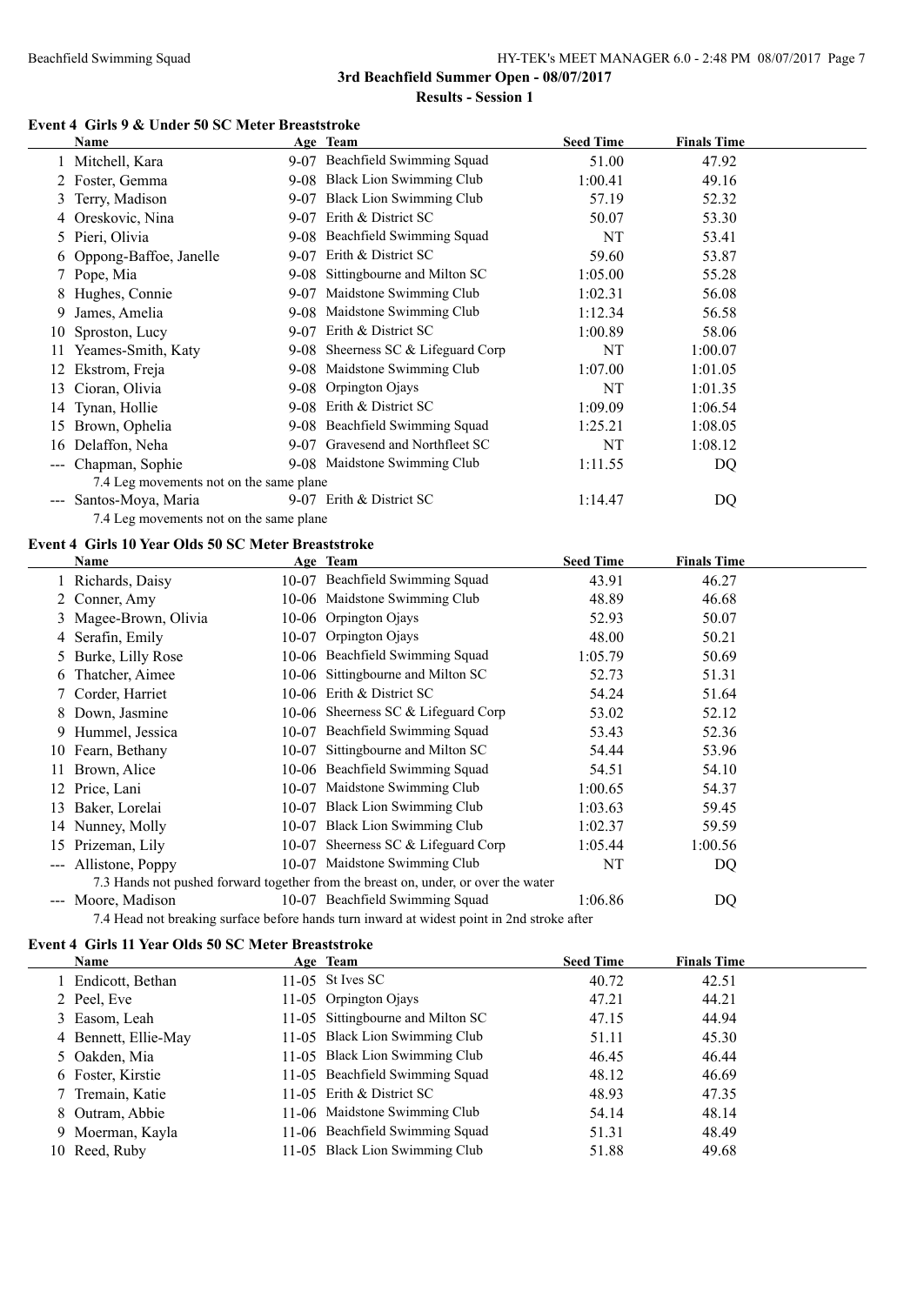# **(Event 4 Girls 11 Year Olds 50 SC Meter Breaststroke)**

|    | Name                                                                                       | Age Team                                               | <b>Seed Time</b> | <b>Finals Time</b> |  |
|----|--------------------------------------------------------------------------------------------|--------------------------------------------------------|------------------|--------------------|--|
|    | 11 Taylor, Lily-Grace                                                                      | 11-06 Sittingbourne and Milton SC                      | 55.67            | 50.73              |  |
|    | 12 Everson, Lily-Ann                                                                       | 11-06 Black Lion Swimming Club                         | 1:02.26          | 54.62              |  |
|    | 13 Stephenson, Sophia                                                                      | 11-05 Sheerness SC & Lifeguard Corp                    | 58.48            | 54.65              |  |
|    |                                                                                            |                                                        |                  |                    |  |
|    | Event 4 Girls 12 Year Olds 50 SC Meter Breaststroke                                        |                                                        |                  | <b>Finals Time</b> |  |
|    | Name                                                                                       | Age Team                                               | <b>Seed Time</b> |                    |  |
|    | 1 Maddaford, Abigail                                                                       | 12-04 Maidstone Swimming Club                          | 39.96            | 39.61              |  |
|    | 2 Young, Nell                                                                              | 12-04 Gravesend and Northfleet SC                      | 39.70            | 39.80              |  |
|    | 3 Diboll, Mya                                                                              | 12-04 Maidstone Swimming Club                          | 41.19            | 41.19              |  |
|    | 4 Durnford, Lily                                                                           | 12-04 Beachfield Swimming Squad                        | 43.04            | 41.53              |  |
|    | 5 Jackson, Samantha                                                                        | 12-05 Orpington Ojays                                  | 40.20            | 41.62              |  |
|    | 6 Baker, Kayla                                                                             | 12-05 Black Lion Swimming Club                         | 45.93            | 42.87              |  |
| 7  | Santos-Moya, Lica                                                                          | 12-05 Erith & District SC                              | 43.58            | 43.06              |  |
|    | 8 Gough, Katie                                                                             | 12-04 Orpington Ojays                                  | 41.98            | 43.16              |  |
|    | 9 Ray, Olivia                                                                              | 12-04 Gravesend and Northfleet SC                      | 43.00            | 43.17              |  |
|    | 10 Hughes, Harriet                                                                         | 12-05 Maidstone Swimming Club                          | 43.70            | 43.79              |  |
|    | 11 Chatten, Abi                                                                            | 12-04 Erith & District SC                              | 47.26            | 44.44              |  |
|    | 12 Frisby, Amelia                                                                          | 12-04 Orpington Ojays                                  | 48.96            | 44.71              |  |
|    | 13 Harry, Olivia                                                                           | 12-04 Erith & District SC                              | 47.55            | 46.89              |  |
|    | 14 Collier, Leah                                                                           | 12-04 Orpington Ojays                                  | 51.40            | 48.31              |  |
|    | 15 Brown, Ellie                                                                            | 12-05 Orpington Ojays                                  | 50.01            | 48.64              |  |
|    | 16 Bradburn, Evie                                                                          | 12-05 Erith & District SC                              | 44.50            | 49.08              |  |
|    | --- Cioran, Alexandra                                                                      | 12-04 Orpington Ojays                                  | 49.13            | DQ                 |  |
|    | 7.4 Head not breaking surface before hands turn inward at widest point in 2nd stroke after |                                                        |                  |                    |  |
|    | --- Ramsay, Sophie                                                                         | 12-05 Black Lion Swimming Club                         | 53.34            | DQ                 |  |
|    | 7.6 Did not touch at turn or finish with both hands                                        |                                                        |                  |                    |  |
|    |                                                                                            |                                                        |                  |                    |  |
|    |                                                                                            |                                                        |                  |                    |  |
|    | Event 4 Girls 13 Year Olds 50 SC Meter Breaststroke<br>Name                                | Age Team                                               | <b>Seed Time</b> | <b>Finals Time</b> |  |
|    |                                                                                            | 13-04 Black Lion Swimming Club                         | 40.45            | 39.12              |  |
|    | 1 Colwell, Holly                                                                           | 13-03 Bromley SC                                       | 38.99            | 39.93              |  |
|    | 2 Kottas, Ellis                                                                            |                                                        |                  |                    |  |
|    | 3 Bodenham, Natasha                                                                        | 13-04 Maidstone Swimming Club<br>13-04 Orpington Ojays | 42.10<br>48.61   | 43.66<br>48.54     |  |
|    | 4 Tammaro, Lucia                                                                           |                                                        |                  |                    |  |
|    | Event 4 Girls 14 Year Olds 50 SC Meter Breaststroke                                        |                                                        |                  |                    |  |
|    | Name                                                                                       | Age Team                                               | <b>Seed Time</b> | <b>Finals Time</b> |  |
|    | 1 Lee, Maddison                                                                            | 14-02 Erith & District SC                              | 38.60            | 37.88              |  |
|    | 2 Waller, Ellie                                                                            | 14-02 Black Lion Swimming Club                         | 38.78            | 38.43              |  |
|    | 3 Williams, Ellie                                                                          | 14-03 Black Lion Swimming Club                         | 38.57            | 38.79              |  |
| 4  | Gough, Lara-Louise                                                                         | 14-03 Maidstone Swimming Club                          | 37.40            | 38.90              |  |
| 5. | Durrant, Matilda                                                                           | 14-02 Beachfield Swimming Squad                        | 42.36            | 43.35              |  |
|    | 6 Beattie, Kitty                                                                           | 14-03 Erith & District SC                              | 44.34            | 45.22              |  |
|    | 7 Akende, Sheena                                                                           | 14-03 Orpington Ojays                                  | 47.16            | 47.71              |  |
|    | Event 4 Girls 15 & Over 50 SC Meter Breaststroke                                           |                                                        |                  |                    |  |
|    | <u>Name</u>                                                                                | Age Team                                               | <b>Seed Time</b> | <b>Finals Time</b> |  |
|    | 1 Bacon, Clio                                                                              | 15-01 Orpington Ojays                                  | 35.08            | 36.06              |  |
|    | 2 Warrington, Callie-Ann                                                                   | 16-00 Maidstone Swimming Club                          | 36.10            | 36.45              |  |
| 3  | Smallwood, Athina                                                                          | 15-01 Gravesend and Northfleet SC                      | 37.42            | 37.39              |  |
|    | 4 Farrow, Zara                                                                             | 15-01 Maidstone Swimming Club                          | 38.06            | 37.55              |  |
| 5  | Colwell, Lauren                                                                            | 15-02 Black Lion Swimming Club                         | 38.07            | 39.33              |  |
|    | 6 Asekome, Lauren                                                                          | 15-02 Maidstone Swimming Club                          | 38.14            | 39.78              |  |
|    | Sharp, Tierney                                                                             | 15-01 Beachfield Swimming Squad                        | 41.80            | 40.69              |  |
|    | 8 Thomas, Polly                                                                            | 16-01 Beachfield Swimming Squad                        | 39.95            | 40.86              |  |
| 9  | Glossop, Lucy                                                                              | 15-02 Orpington Ojays                                  | 42.20            | 42.37              |  |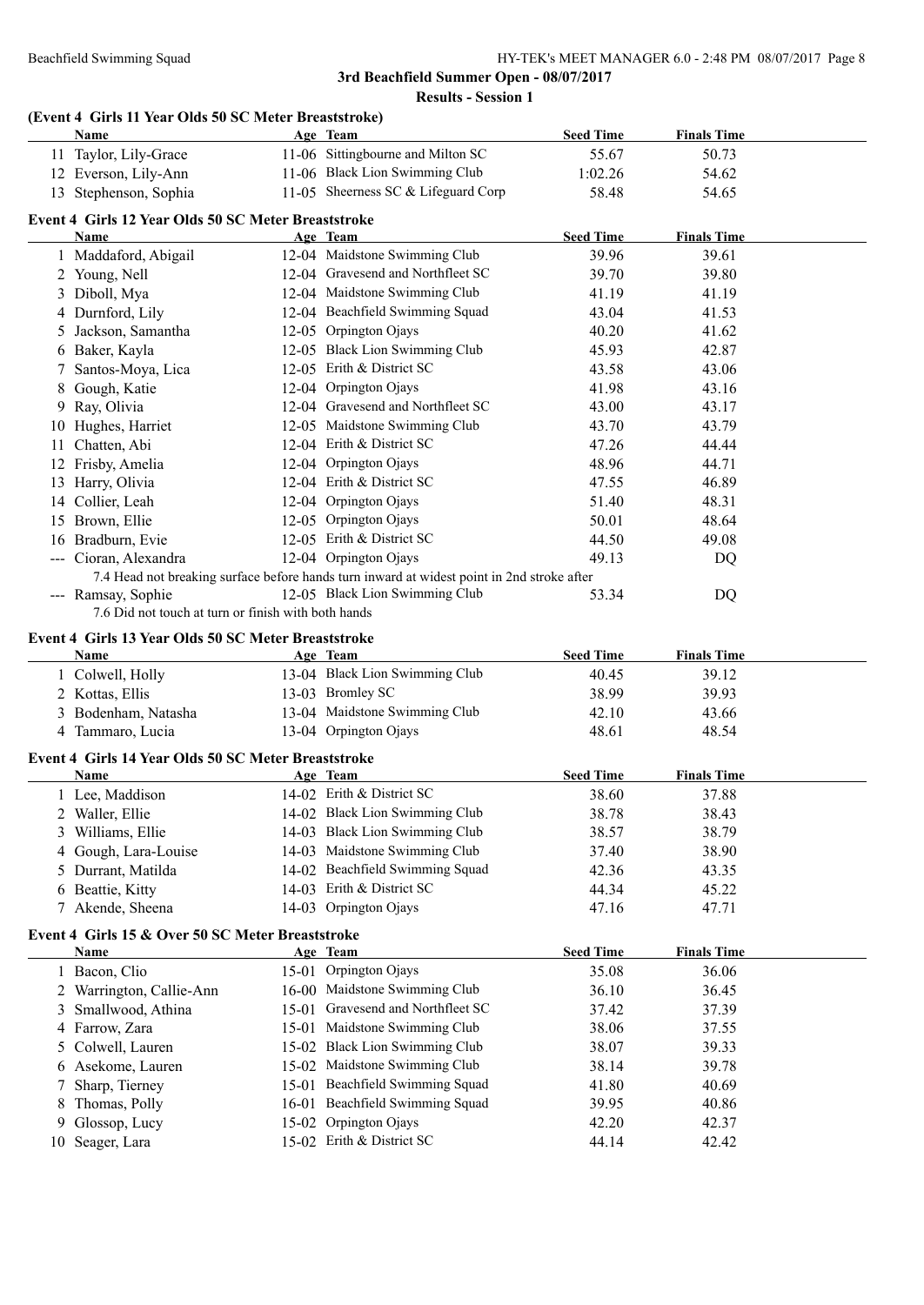**Results - Session 1**

| Event 5 Boys 10 Year Olds 100 SC Meter Backstroke<br>Name                                               | Age Team                          | <b>Seed Time</b> | <b>Finals Time</b> |  |
|---------------------------------------------------------------------------------------------------------|-----------------------------------|------------------|--------------------|--|
| 1 Cosgrove, Ruari                                                                                       | 10-07 Black Lion Swimming Club    | NT               | 1:37.72            |  |
| Event 5 Boys 11 Year Olds 100 SC Meter Backstroke                                                       |                                   |                  |                    |  |
| Name                                                                                                    | Age Team                          | <b>Seed Time</b> | <b>Finals Time</b> |  |
| 1 Farrow, Callum<br>39.39<br>42.25                                                                      | 11-06 Black Lion Swimming Club    | 1:39.01          | 1:21.64            |  |
| 2 Dolman, Freddie<br>42.65<br>45.44                                                                     | 11-05 Beachfield Swimming Squad   | 1:30.02          | 1:28.09            |  |
| 3 Oliver, Daniel                                                                                        | 11-05 Gravesend and Northfleet SC | 1:41.24          | 1:31.73            |  |
| 4 Baran, Jakub                                                                                          | 11-06 Erith & District SC         | 1:44.78          | 1:36.14            |  |
| 5 Tovey, Nathan<br>48.60<br>50.66                                                                       | 11-05 Black Lion Swimming Club    | NT               | 1:39.26            |  |
| 6 Harry, Luke<br>48.55<br>50.83                                                                         | 11-06 Erith & District SC         | 1:44.56          | 1:39.38            |  |
| 7 McDonald, Kyan<br>52.90<br>55.64                                                                      | 11-06 Erith & District SC         | 2:01.99          | 1:48.54            |  |
| Event 5 Boys 12 Year Olds 100 SC Meter Backstroke<br><b>Name</b>                                        | Age Team                          | <b>Seed Time</b> | <b>Finals Time</b> |  |
| 1 Reid, Luke<br>37.20<br>40.07                                                                          | 12-05 Maidstone Swimming Club     | 1:22.88          | 1:17.27            |  |
| 2 Ghatauray, Rory<br>39.38<br>38.17                                                                     | 12-04 Erith & District SC         | 1:20.12          | 1:17.55            |  |
| 3 Long, James<br>40.56<br>42.60                                                                         | 12-04 Gravesend and Northfleet SC | 1:21.88          | 1:23.16            |  |
| 4 Rowbottom, Joe<br>48.66<br>43.64                                                                      | 12-04 Beachfield Swimming Squad   | NT               | 1:32.30            |  |
| --- Rodriguez-Aparicio, Mateo<br>6.3 Left position on the back (other than to initiate a turn)<br>45.67 | 12-05 Orpington Ojays             | 1:40.72          | DQ                 |  |
| Event 5 Boys 13 Year Olds 100 SC Meter Backstroke<br><b>Name</b>                                        | Age Team                          | <b>Seed Time</b> | <b>Finals Time</b> |  |
| 1 Gear, Ethan<br>35.52<br>38.00                                                                         | 13-03 Sittingbourne and Milton SC | 1:16.90          | 1:13.52            |  |
| 2 Enright, John<br>38.72<br>39.88                                                                       | 13-04 Erith & District SC         | 1:23.71          | 1:18.60            |  |
| 3 Krishnakumar, Akshay                                                                                  | 13-03 Maidstone Swimming Club     | 1:25.90          | 1:20.47            |  |
| Event 5 Boys 14 Year Olds 100 SC Meter Backstroke<br>Name                                               | Age Team                          | <b>Seed Time</b> | <b>Finals Time</b> |  |
| 1 Bethel, Cian<br>34.22<br>33.36                                                                        | 14-02 Maidstone Swimming Club     | 1:07.66          | 1:07.58            |  |
| 2 Monahan, Benjamin<br>35.26<br>33.74                                                                   | 14-02 Black Lion Swimming Club    | 1:10.83          | 1:09.00            |  |
| 3 Clarke, George<br>36.07<br>33.94                                                                      | 14-03 Maidstone Swimming Club     | 1:13.03          | 1:10.01            |  |
| 4 Lafferty, Dominic<br>34.06<br>37.12                                                                   | 14-02 Black Lion Swimming Club    | 1:18.16          | 1:11.18            |  |
| 5 Ramsay, Peter<br>34.92<br>37.18                                                                       | 14-02 Black Lion Swimming Club    | 1:14.34          | 1:12.10            |  |
| 6 Davis, Isaac                                                                                          | 14-03 Beachfield Swimming Squad   | 1:18.60          | 1:15.64            |  |
| Event 5 Boys 15 & Over 100 SC Meter Backstroke                                                          |                                   |                  |                    |  |
| <b>Name</b>                                                                                             | Age Team                          | <b>Seed Time</b> | <b>Finals Time</b> |  |
| 1 Carr, Richard                                                                                         | 17-00 Maidstone Swimming Club     | 1:01.23          | 1:00.97            |  |
| 28.66<br>32.31                                                                                          | 15-02 Sevenoaks Swimming Club     |                  |                    |  |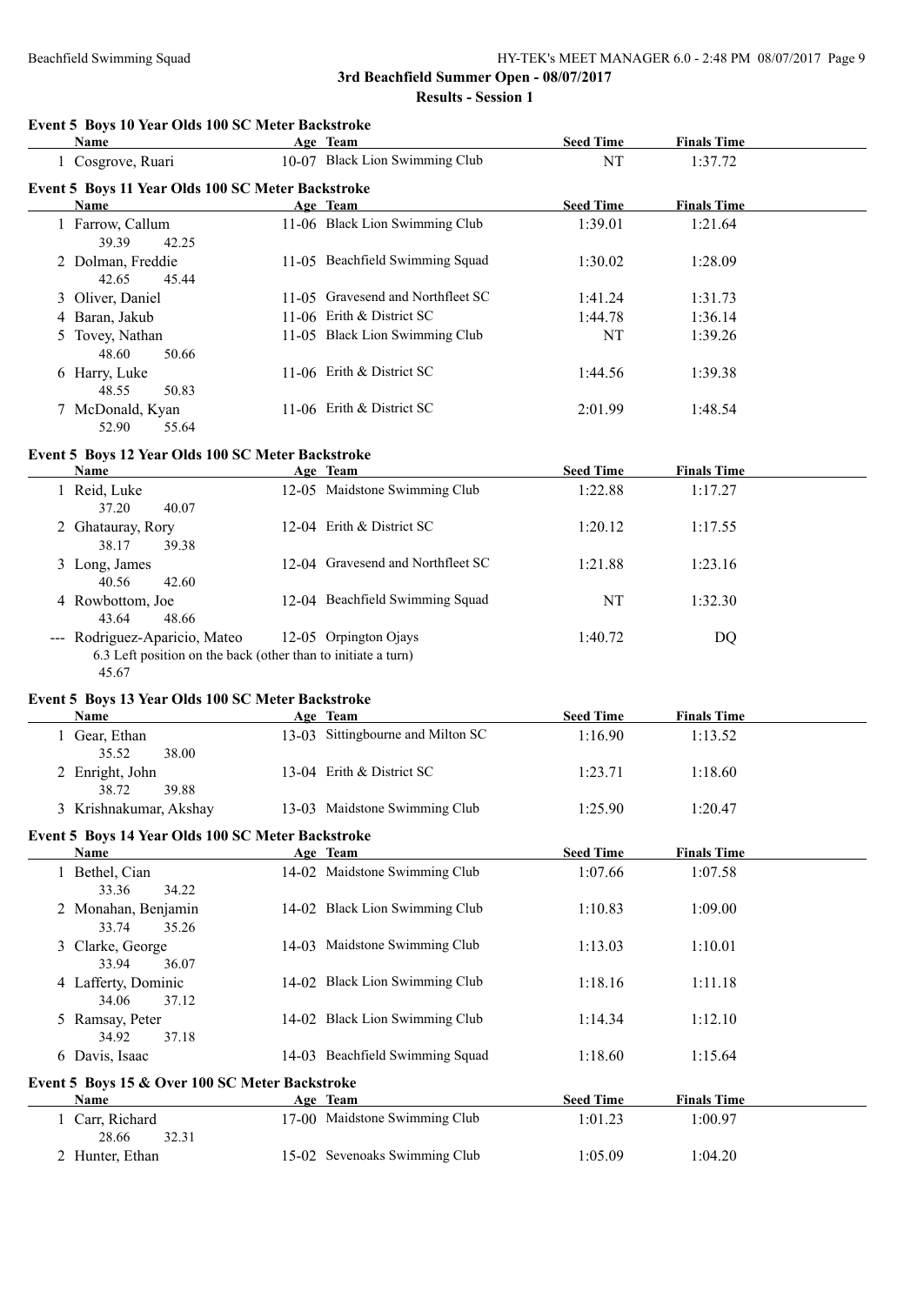# **(Event 5 Boys 15 & Over 100 SC Meter Backstroke)**

| Name                                  | Age Team                        | <b>Seed Time</b> | <b>Finals Time</b> |
|---------------------------------------|---------------------------------|------------------|--------------------|
| 3 Kemp, Cameron                       | 15-01 Beachfield Swimming Squad | 1:11.11          | 1:09.19            |
| 4 Nguyen, Nam<br>35.25<br>34.18       | 15-01 Orpington Ojays           | 1:08.84          | 1:09.43            |
| 5 Magee-Brown, William                | 17-00 Orpington Ojays           | 1:09.22          | 1:09.81            |
| 6 Wilding, Benjamin<br>36.58<br>34.35 | 15-02 Erith & District SC       | 1:12.86          | 1:10.93            |
| 7 Birchmore, Billy<br>39.64<br>38.30  | 21-96 Orpington Ojays           | 1:19.00          | 1:17.94            |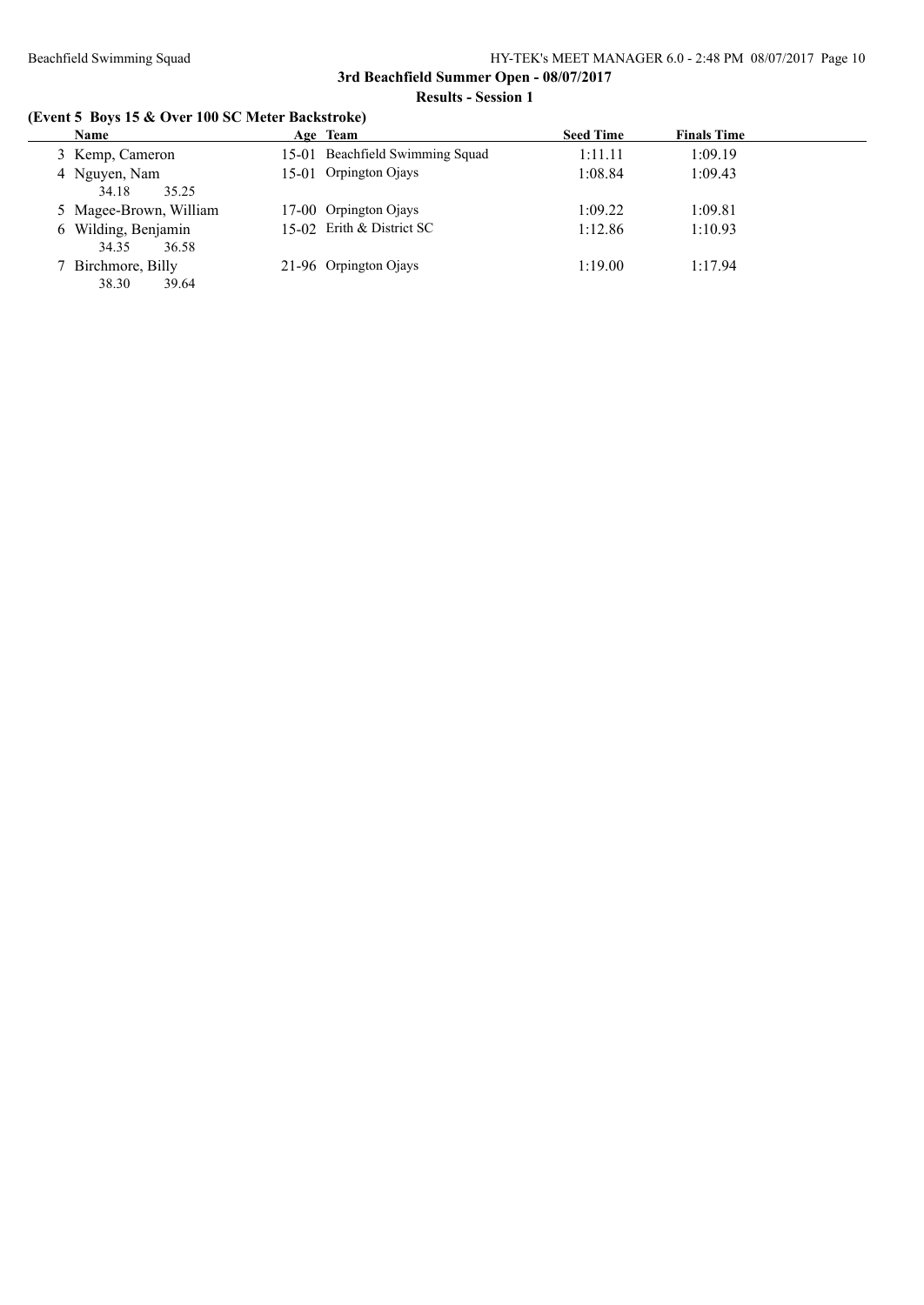#### **Event 6 Girls 9 & Under 100 SC Meter Backstroke**

| <b>Name</b>                                                   | Age Team                         | <b>Seed Time</b> | <b>Finals Time</b> |
|---------------------------------------------------------------|----------------------------------|------------------|--------------------|
| Sproston, Lucy                                                | 9-07 Erith & District SC         | 1:38.57          | 1:34.04            |
| 46.21<br>47.83                                                |                                  |                  |                    |
| 2 Oreskovic, Nina                                             | 9-07 Erith & District SC         | 1:37.26          | 1:35.49            |
| 45.98<br>49.51                                                |                                  |                  |                    |
| --- Healy, Isla                                               | 9-08 Sittingbourne and Milton SC | 1:47.60          | DQ                 |
| 6.3 Left position on the back (other than to initiate a turn) |                                  |                  |                    |
| 50.07<br>53.21                                                |                                  |                  |                    |
| --- Ekstrom, Freja                                            | 9-08 Maidstone Swimming Club     | NΤ               | DQ                 |
| 6.3 Left position on the back (other than to initiate a turn) |                                  |                  |                    |
|                                                               |                                  |                  |                    |

51.41 54.20

#### **Event 6 Girls 10 Year Olds 100 SC Meter Backstroke**

| Name                                                          | Age Team                          | <b>Seed Time</b> | <b>Finals Time</b> |
|---------------------------------------------------------------|-----------------------------------|------------------|--------------------|
| Arundell, Kahlen<br>39.60<br>43.15                            | 10-07 Gravesend and Northfleet SC | 1:22.00          | 1:22.75            |
| 2 Conner, Amy                                                 | 10-06 Maidstone Swimming Club     | 1:28.84          | 1:25.73            |
| 3 Thatcher, Aimee                                             | 10-06 Sittingbourne and Milton SC | 1:45.40          | 1:39.62            |
| --- Reinelt, Mabel                                            | 10-07 Black Lion Swimming Club    | 1:45.81          | DO                 |
| 6.3 Left position on the back (other than to initiate a turn) |                                   |                  |                    |

47.13 51.06

# **Event 6 Girls 11 Year Olds 100 SC Meter Backstroke**

|                     | Name                                                                                                  | Age Team                           | <b>Seed Time</b> | <b>Finals Time</b> |
|---------------------|-------------------------------------------------------------------------------------------------------|------------------------------------|------------------|--------------------|
|                     | 1 Endicott, Bethan<br>37.47<br>40.86                                                                  | 11-05 St Ives SC                   | 1:17.67          | 1:18.33            |
|                     | 2 Bennett, Emma<br>38.10<br>40.34                                                                     | 11-05 Maidstone Swimming Club      | 1:23.35          | 1:18.44            |
|                     | 3 Howard, Lilly<br>39.07<br>42.29                                                                     | 11-05 Black Lion Swimming Club     | 1:22.56          | 1:21.36            |
|                     | 4 Greener, Rhiana<br>39.95<br>43.06                                                                   | 11-05 Erith & District SC          | 1:22.03          | 1:23.01            |
|                     | 5 Peel, Eve<br>41.32<br>42.63                                                                         | 11-05 Orpington Ojays              | 1:27.45          | 1:23.95            |
|                     | 6 Bennett, Ellie-May                                                                                  | 11-05 Black Lion Swimming Club     | 1:32.43          | 1:27.17            |
|                     | 7 Banerjee, Snehaa                                                                                    | 11-05 Black Lion Swimming Club     | 1:46.33          | 1:28.45            |
|                     | 8 Tremain, Katie<br>43.97<br>45.47                                                                    | 11-05 Erith & District SC          | 1:32.99          | 1:29.44            |
|                     | 9 Easom, Leah                                                                                         | 11-05 Sittingbourne and Milton SC  | 1:34.30          | 1:29.65            |
|                     | 10 Moerman, Kayla<br>44.66<br>47.01                                                                   | 11-06 Beachfield Swimming Squad    | 1:31.70          | 1:31.67            |
|                     | 11 Marsh, Tarryn<br>47.91<br>49.00                                                                    | 11-05 Beachfield Swimming Squad    | 1:48.52          | 1:36.91            |
| 12                  | Grover, Billie                                                                                        | 11-05 Erith & District SC          | 2:03.23          | 1:50.70            |
| $\qquad \qquad - -$ | Stephenson, Sophia<br>6.3 Left position on the back (other than to initiate a turn)<br>46.15<br>48.21 | 11-05 Sheemess SC & Lifeguard Corp | 1:43.28          | DQ                 |

#### **Event 6 Girls 12 Year Olds 100 SC Meter Backstroke**

| <b>Name</b>                        | Age Team                        | <b>Seed Time</b> | <b>Finals Time</b> |  |
|------------------------------------|---------------------------------|------------------|--------------------|--|
| Allistone, Daisy<br>38.20<br>36.77 | 12-04 Maidstone Swimming Club   | 1:18.20          | 1:14.97            |  |
| 2 Diboll, Mya<br>37.56<br>40.28    | 12-04 Maidstone Swimming Club   | 1:15.27          | 1:17.84            |  |
| 3 Durnford, Lily                   | 12-04 Beachfield Swimming Squad | 1:22.71          | 1:19.94            |  |
| 4 Gough, Katie<br>40.21<br>42.53   | 12-04 Orpington Ojays           | 1:24.42          | 1:22.74            |  |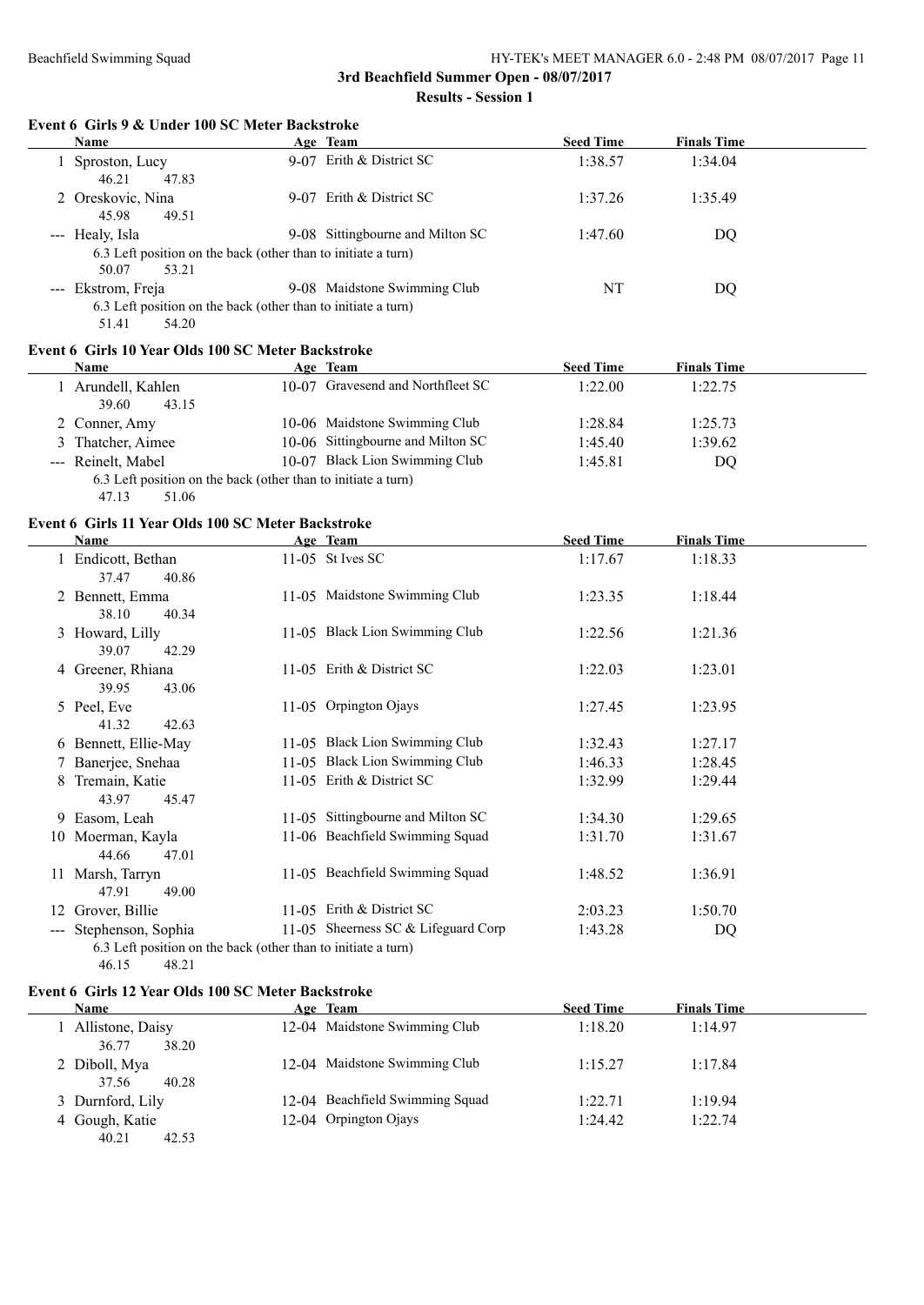### **(Event 6 Girls 12 Year Olds 100 SC Meter Backstroke)**

|    | Name                                      | Age Team                        | <b>Seed Time</b> | <b>Finals Time</b> |
|----|-------------------------------------------|---------------------------------|------------------|--------------------|
|    | 5 Oppong-Baffoe, Olivia<br>41.25<br>44.51 | 12-04 Erith & District SC       | 1:32.50          | 1:25.76            |
|    | 6 Collier, Leah<br>43.71<br>42.17         | 12-04 Orpington Ojays           | 1:26.22          | 1:25.88            |
|    | 7 Lafferty, Jocelyn<br>41.46<br>44.64     | 12-05 Black Lion Swimming Club  | 1:34.01          | 1:26.10            |
|    | 8 Clarke, Isabella<br>43.76<br>43.77      | 12-05 Black Lion Swimming Club  | NT               | 1:27.53            |
|    | 9 Cioran, Alexandra<br>42.18<br>45.53     | 12-04 Orpington Ojays           | 1:30.48          | 1:27.71            |
|    | 10 Brown, Ellie                           | 12-05 Orpington Ojays           | 1:28.91          | 1:29.37            |
| 11 | Dolman, Grace                             | 12-04 Beachfield Swimming Squad | 1:26.04          | 1:29.50            |
|    | 12 Ramsay, Sophie<br>43.05<br>47.22       | 12-05 Black Lion Swimming Club  | 1:31.21          | 1:30.27            |

#### **Event 6 Girls 13 Year Olds 100 SC Meter Backstroke**

|                     | <b>Name</b>                                                   | Age Team                           | <b>Seed Time</b> | <b>Finals Time</b> |
|---------------------|---------------------------------------------------------------|------------------------------------|------------------|--------------------|
|                     | 1 Herbert, Jessica                                            | 13-04 Orpington Ojays              | 1:12.00          | 1:09.72            |
|                     | 2 Duchesne, Lois                                              | 13-03 Beachfield Swimming Squad    | 1:08.86          | 1:09.83            |
|                     | 35.78<br>34.05                                                |                                    |                  |                    |
|                     | 3 Bowie, Hannah                                               | 13-03 Maidstone Swimming Club      | 1:12.49          | 1:12.84            |
|                     | 37.56<br>35.28                                                |                                    |                  |                    |
|                     | 4 Jurs, Emilie                                                | 13-03 Black Lion Swimming Club     | 1:28.39          | 1:25.62            |
|                     | 42.26<br>43.36                                                |                                    |                  |                    |
|                     | 5 Gollapudy, Radha                                            | 13-03 Orpington Ojays              | 1:34.74          | 1:25.92            |
|                     | 44.38<br>41.54                                                |                                    |                  |                    |
|                     | 6 Barker, Christy                                             | 13-04 Orpington Ojays              | 1:32.35          | 1:27.34            |
|                     | 45.53<br>41.81                                                |                                    |                  |                    |
|                     | 7 Yeames-Smith, Megan                                         | 13-03 Sheemess SC & Lifeguard Corp | 1:35.16          | 1:28.92            |
| $\qquad \qquad - -$ | Hopkins, Kyah                                                 | 13-03 Sheemess SC & Lifeguard Corp | 1:49.94          | DQ                 |
|                     | 6.3 Left position on the back (other than to initiate a turn) |                                    |                  |                    |

#### **Event 6 Girls 14 Year Olds 100 SC Meter Backstroke**

| Name                                            |         | Age Team                          | <b>Seed Time</b> | <b>Finals Time</b> |
|-------------------------------------------------|---------|-----------------------------------|------------------|--------------------|
| 1 Harden, Ellie                                 |         | 14-02 Orpington Ojays             | 1:08.41          | 1:07.68            |
| 32.95<br>34.73                                  |         |                                   |                  |                    |
| 2 Retour, Abbey                                 |         | 14-03 Erith & District SC         | 1:15.66          | 1:14.52            |
| 3 Williams, Ellie                               | $14-03$ | Black Lion Swimming Club          | 1:17.71          | 1:15.82            |
| 36.71<br>39.11                                  |         |                                   |                  |                    |
| 4 Brown, Jessica                                |         | 14-02 Black Lion Swimming Club    | 1:18.35          | 1:16.05            |
| 5 White, Zoe                                    |         | 14-02 Orpington Ojays             | 1:21.43          | 1:20.68            |
| 38.95<br>41.73                                  |         |                                   |                  |                    |
| 6 Whitehead, Milly                              |         | 14-03 Orpington Ojays             | 1:17.61          | 1:21.73            |
| 39.94<br>41.79                                  |         |                                   |                  |                    |
| 7 Scott, Natasha                                |         | 14-03 Gravesend and Northfleet SC | 1:24.34          | 1:22.04            |
| 40.33<br>41.71                                  |         |                                   |                  |                    |
| 8 Hunter, Genevieve                             |         | 14-02 Beachfield Swimming Squad   | 1:54.59          | 2:01.45            |
| Event 6 Girls 15 & Over 100 SC Meter Backstroke |         |                                   |                  |                    |
| <b>Name</b>                                     |         | Age Team                          | <b>Seed Time</b> | <b>Finals Time</b> |
| 1 Broomfield, Anna                              |         | 17-99 Maidstone Swimming Club     | 1:06.24          | 1:07.42            |
| 32.83<br>34.59                                  |         |                                   |                  |                    |
| 2 Bain, Amy                                     |         | 15-02 Black Lion Swimming Club    | 1:09.49          | 1:07.81            |
| 32.60<br>35.21                                  |         |                                   |                  |                    |
| 3 Paice, Hope                                   |         | 15-02 Maidstone Swimming Club     | 1:08.33          | 1:08.06            |
| 33.04<br>35.02                                  |         |                                   |                  |                    |
| 4 Farrow, Zara                                  |         | 15-01 Maidstone Swimming Club     | 1:08.27          | 1:11.08            |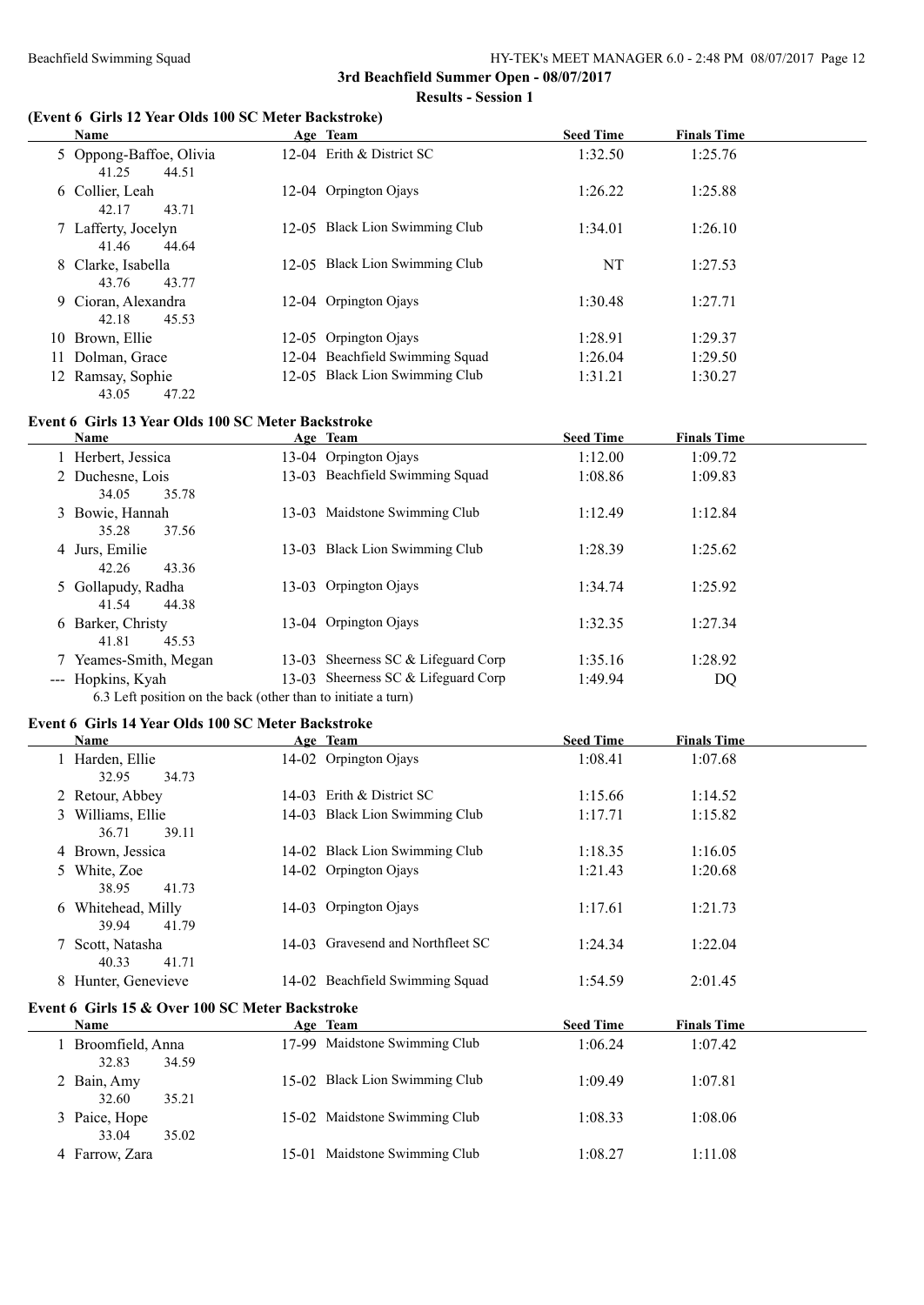# **(Event 6 Girls 15 & Over 100 SC Meter Backstroke)**

|    | Name                                  | Age Team                          | <b>Seed Time</b> | <b>Finals Time</b> |
|----|---------------------------------------|-----------------------------------|------------------|--------------------|
|    | 5 Fastiggi, Annah<br>38.20<br>34.88   | 17-99 Erith & District SC         | 1:13.67          | 1:13.08            |
|    | 6 Langdown, Rachel<br>37.61<br>36.21  | 15-02 Orpington Ojays             | 1:13.69          | 1:13.82            |
|    | 7 Cvjetan, Anna<br>39.37<br>35.99     | 16-01 Orpington Ojays             | 1:14.02          | 1:15.36            |
|    | 8 Gough, Lauren<br>41.51<br>38.15     | 15-02 Orpington Ojays             | 1:20.42          | 1:19.66            |
|    | 9 Smallwood, Athina<br>41.96<br>38.70 | 15-01 Gravesend and Northfleet SC | 1:23.16          | 1:20.66            |
|    | 10 Simmonds, Sasha<br>42.36<br>39.76  | 15-01 Gravesend and Northfleet SC | 1:22.79          | 1:22.12            |
| 11 | Inglis, Chloe                         | 15-02 Erith & District SC         | 1:31.84          | 1:22.61            |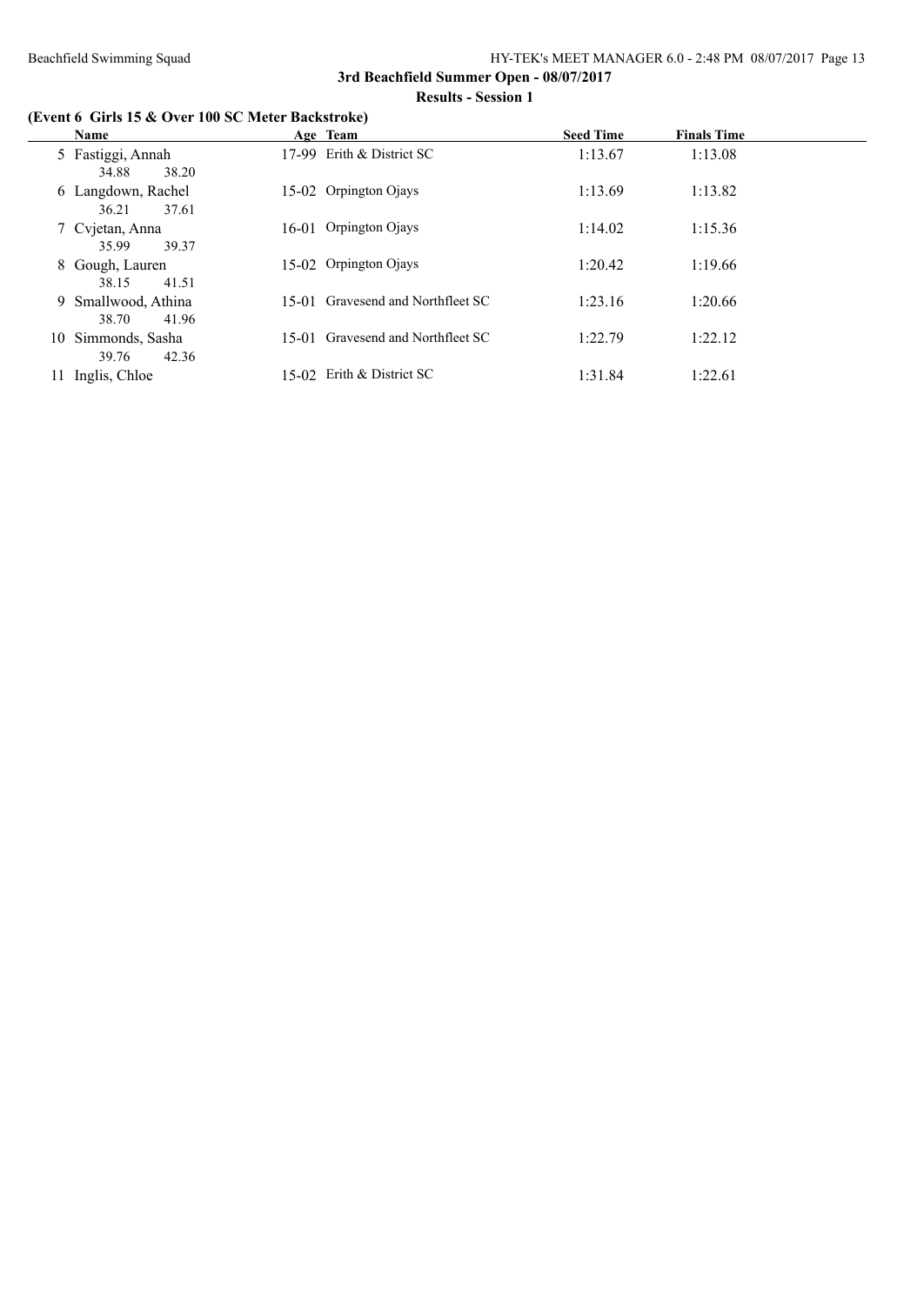|   | Event 7 Boys 9 & Under 50 SC Meter Butterfly<br>Name       | Age Team                            | <b>Seed Time</b> | <b>Finals Time</b> |  |
|---|------------------------------------------------------------|-------------------------------------|------------------|--------------------|--|
|   | 1 Herbert, Thomas                                          | 9-07 Orpington Ojays                | NT               | 52.39              |  |
|   | 2 Akinje, Michael                                          | 9-08 Erith & District SC            | 1:10.00          | 55.54              |  |
|   | --- Dennis, James                                          | 9-08 Maidstone Swimming Club        | NT               | <b>DQ</b>          |  |
|   | 8.2 Arms not brought forward over the water                |                                     |                  |                    |  |
|   | Event 7 Boys 10 Year Olds 50 SC Meter Butterfly            |                                     |                  |                    |  |
|   | Name                                                       | Age Team                            | <b>Seed Time</b> | <b>Finals Time</b> |  |
|   | 1 Beavington, Max                                          | 10-07 Sittingbourne and Milton SC   | 46.86            | 43.82              |  |
|   | 2 Martin, Harrison                                         | 10-06 Gravesend and Northfleet SC   | 49.56            | 43.86              |  |
|   | 3 Barrett, Thomas                                          | 10-07 Orpington Ojays               | 46.30            | 45.86              |  |
|   | 4 Hopkins, Haidn                                           | 10-07 Sheerness SC & Lifeguard Corp | 45.19            | 45.87              |  |
|   | Cavasini, Niccolo                                          | 10-06 Orpington Ojays               | NT               | 48.29              |  |
| 6 | Chadwick, Frank                                            | 10-07 Maidstone Swimming Club       | NT               | 54.42              |  |
|   | 7 Burke, Jack                                              | 10-06 Beachfield Swimming Squad     | 54.88            | 54.62              |  |
|   | Event 7 Boys 11 Year Olds 50 SC Meter Butterfly            |                                     |                  |                    |  |
|   | <b>Name</b>                                                | Age Team                            | <b>Seed Time</b> | <b>Finals Time</b> |  |
|   | 1 Burrows, Matt                                            | 11-05 Maidstone Swimming Club       | 37.42            | 37.81              |  |
|   | 2 Gear, Hayden                                             | 11-05 Sittingbourne and Milton SC   | 42.21            | 39.10              |  |
|   | 3 Hicks, Thomas                                            | 11-05 Maidstone Swimming Club       | 48.21            | 41.13              |  |
| 4 | Dolman, Freddie                                            | 11-05 Beachfield Swimming Squad     | 39.71            | 41.67              |  |
| 5 | Baran, Jakub                                               | 11-06 Erith & District SC           | 45.23            | 49.64              |  |
|   | 6 McDonald, Kyan                                           | 11-06 Erith & District SC           | 58.98            | 55.03              |  |
|   | Event 7 Boys 12 Year Olds 50 SC Meter Butterfly            |                                     |                  |                    |  |
|   | Name                                                       | Age Team                            | <b>Seed Time</b> | <b>Finals Time</b> |  |
|   | 1 Ghatauray, Rory                                          | 12-04 Erith & District SC           | 33.51            | 33.46              |  |
|   | 2 Wilding, Daniel                                          | 12-04 Erith & District SC           | 35.41            | 33.88              |  |
| 3 | Saunders, Noah                                             | 12-04 Orpington Ojays               | 35.80            | 36.10              |  |
|   | 4 Long, James                                              | 12-04 Gravesend and Northfleet SC   | 37.97            | 36.86              |  |
| 5 | Beattie, Ashley                                            | 12-05 Erith & District SC           | 54.11            | 47.43              |  |
| 6 | Caller, Jamie                                              | 12-05 Black Lion Swimming Club      | 46.64            | 47.48              |  |
|   | --- Fox, Ben                                               | 12-05 Beachfield Swimming Squad     | 42.92            | DQ                 |  |
|   | 8.3 Alternating movement of legs or feet                   |                                     |                  |                    |  |
|   | --- Rodriguez-Aparicio, Mateo                              | 12-05 Orpington Ojays               | 54.45            | DQ                 |  |
|   | 8.3 Alternating movement of legs or feet                   |                                     |                  |                    |  |
|   | Event 7 Boys 13 Year Olds 50 SC Meter Butterfly            |                                     |                  |                    |  |
|   | Name                                                       | Age Team                            | <b>Seed Time</b> | <b>Finals Time</b> |  |
|   | 1 Harris, Brandon                                          | 13-03 Beachfield Swimming Squad     | 31.28            | 30.24              |  |
|   | 2 Burdett, Samuel                                          | 13-03 Erith & District SC           | 33.83            | 34.34              |  |
|   | 3 Broomfield, Adam                                         | 13-04 Maidstone Swimming Club       | 41.15            | 35.75              |  |
|   | 4 Krishnakumar, Akshay                                     | 13-03 Maidstone Swimming Club       | NT               | 37.15              |  |
|   | 5 Langdown, Ben                                            | 13-04 Orpington Ojays               | 37.40            | 37.32              |  |
|   | 6 Morris, Charlie                                          | 13-03 Beachfield Swimming Squad     | 38.89            | 39.02              |  |
| 7 | Dickinson, Samuel                                          | 13-04 Beachfield Swimming Squad     | 35.92            | 39.29              |  |
| 8 | Castle, Samuel                                             | 13-03 Black Lion Swimming Club      | 39.07            | 39.91              |  |
| 9 | Price, Scott                                               | 13-04 Maidstone Swimming Club       | 41.06            | 41.30              |  |
|   | Bhatti, Taran                                              | 13-04 Gravesend and Northfleet SC   | NT               | DQ                 |  |
|   | 8.3 Breaststroke kick used (legal in Masters Competitions) |                                     |                  |                    |  |
|   |                                                            |                                     |                  |                    |  |
|   | Event 7 Boys 14 Year Olds 50 SC Meter Butterfly            |                                     |                  |                    |  |
|   | <b>Name</b>                                                | Age Team                            | <b>Seed Time</b> | <b>Finals Time</b> |  |
|   | 1 Monahan, Benjamin                                        | 14-02 Black Lion Swimming Club      | 30.94            | 30.04              |  |
|   | 2 Rout, Harry                                              | 14-03 Black Lion Swimming Club      | 33.38            | 30.93              |  |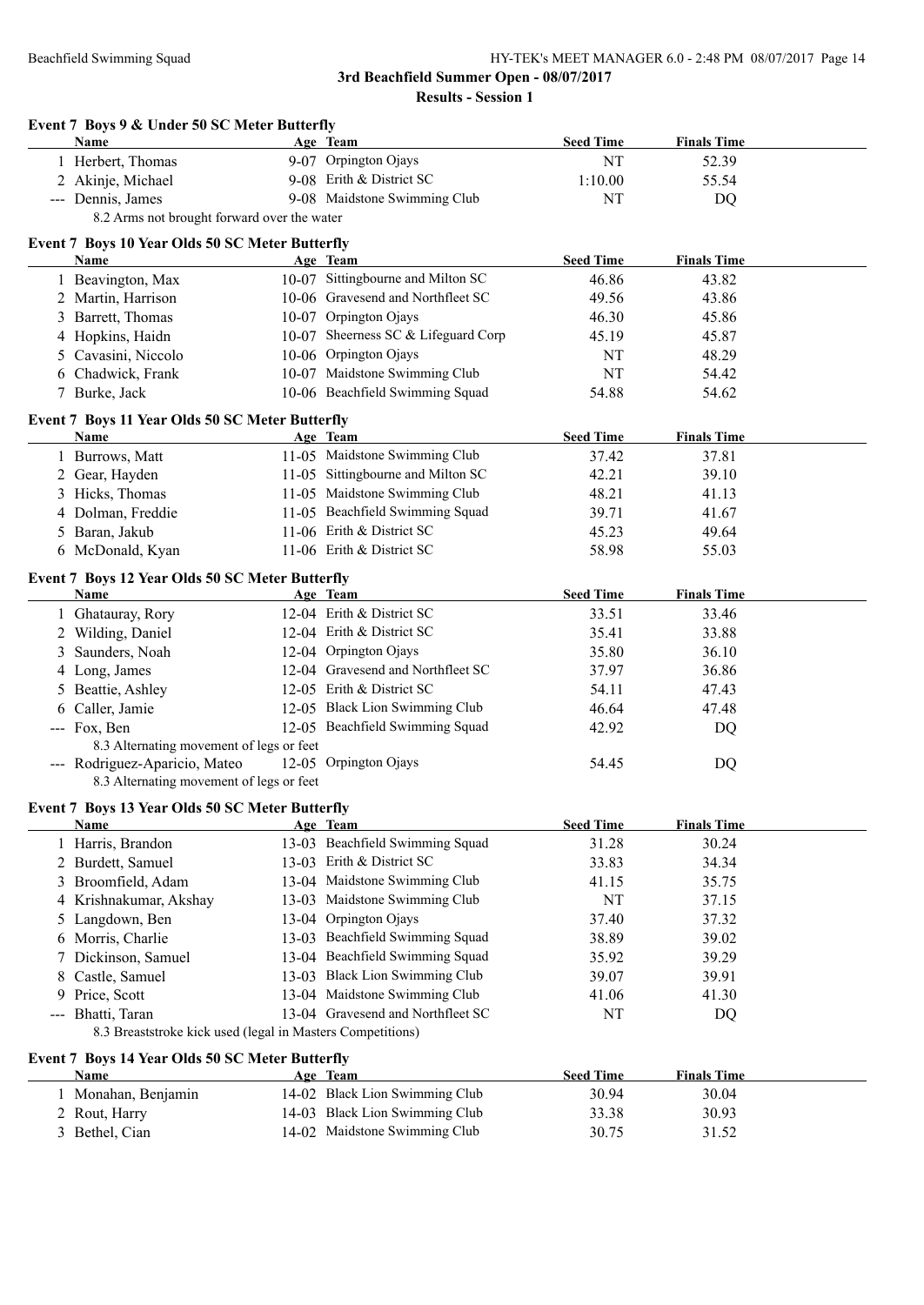**Results - Session 1**

# **(Event 7 Boys 14 Year Olds 50 SC Meter Butterfly)**

8.3 Alternating movement of legs or feet

|    | Name                                         |         | Age Team                        | <b>Seed Time</b> | <b>Finals Time</b> |  |  |  |
|----|----------------------------------------------|---------|---------------------------------|------------------|--------------------|--|--|--|
|    | 4 Ramsay, Peter                              |         | 14-02 Black Lion Swimming Club  | 32.13            | 32.13              |  |  |  |
|    | 5 Peel, Max                                  |         | 14-03 Orpington Ojays           | 35.93            | 34.85              |  |  |  |
|    | 6 Price, Haydn                               |         | 14-02 Maidstone Swimming Club   | 47.05            | 40.67              |  |  |  |
|    | Event 7 Boys 15 & Over 50 SC Meter Butterfly |         |                                 |                  |                    |  |  |  |
|    | Name                                         |         | Age Team                        | <b>Seed Time</b> | <b>Finals Time</b> |  |  |  |
|    | Carr, Richard                                |         | 17-00 Maidstone Swimming Club   | 27.75            | 27.39              |  |  |  |
|    | *2 Burrows, Ethan                            | $15-01$ | Maidstone Swimming Club         | 28.24            | 29.23              |  |  |  |
|    | *2 Durrant, Oliver                           |         | 17-00 Beachfield Swimming Squad | 29.50            | 29.23              |  |  |  |
|    | 4 Hunter, Ethan                              |         | 15-02 Sevenoaks Swimming Club   | 30.35            | 29.82              |  |  |  |
|    | 5 Traupys, Tomas                             |         | 17-00 Erith & District SC       | 31.26            | 30.09              |  |  |  |
|    | 6 Gaster, Samuel                             |         | 16-00 Orpington Ojays           | 30.72            | 30.10              |  |  |  |
|    | 7 Dickinson, Edward                          |         | 16-01 Beachfield Swimming Squad | 30.27            | 30.21              |  |  |  |
|    | 8 Bojang, Jerrah                             |         | 15-02 Erith & District SC       | 31.50            | 30.44              |  |  |  |
| *9 | Lam, Dexter                                  |         | 15-02 Black Lion Swimming Club  | 31.09            | 30.70              |  |  |  |

\*9 Salter, Mark 23-94 Sittingbourne and Milton SC 30.45 30.70 11 Martin, George 15-01 Gravesend and Northfleet SC 32.00 31.23 12 Nguyen, Nam 15-01 Orpington Ojays 33.30 31.62 13 Wilding, Benjamin 15-02 Erith & District SC 35.29 32.99 14 Birchmore, Billy 21-96 Orpington Ojays 34.01 35.13 --- Magee-Brown, William 17-00 Orpington Ojays 31.97 DQ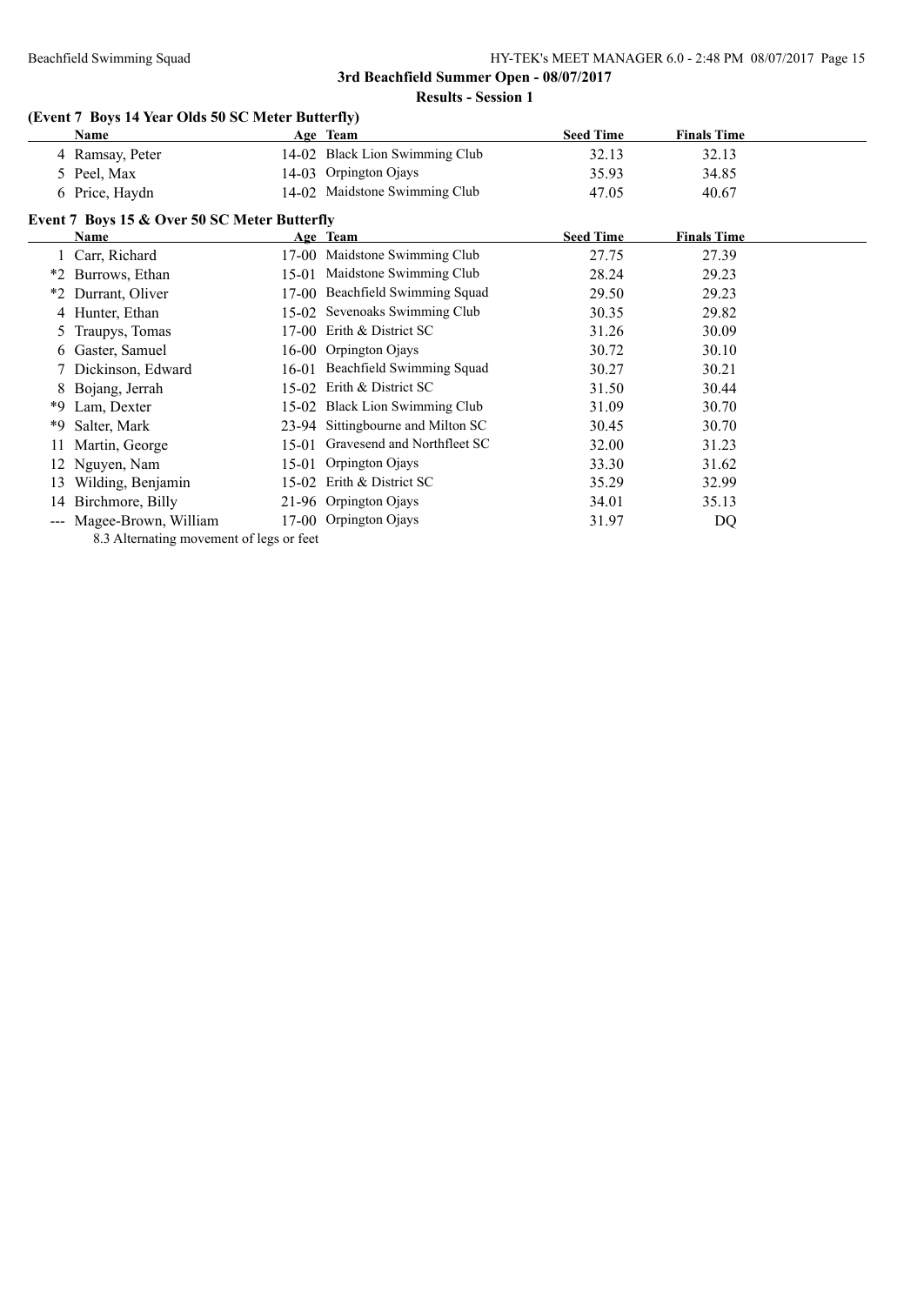### **Event 8 Girls 9 & Under 50 SC Meter Butterfly**

| Name                                                                 | Age Team                            | <b>Seed Time</b> | <b>Finals Time</b> |  |
|----------------------------------------------------------------------|-------------------------------------|------------------|--------------------|--|
| 1 Mitchell, Kara                                                     | 9-07 Beachfield Swimming Squad      | 41.36            | 42.57              |  |
| 2 Oreskovic, Nina                                                    | 9-07 Erith & District SC            | 48.68            | 44.80              |  |
| 3 Terry, Madison                                                     | 9-07 Black Lion Swimming Club       | 55.40            | 46.77              |  |
| 4 Pieri, Olivia                                                      | 9-08 Beachfield Swimming Squad      | 56.15            | 53.08              |  |
| 5 Tynan, Hollie                                                      | 9-08 Erith & District SC            | 1:08.86          | 58.78              |  |
| --- Yeames-Smith, Katy                                               | 9-08 Sheemess SC $&$ Lifeguard Corp | NT               | DQ                 |  |
| 8.4 At turn or finish, touch not simultaneous or hands not separated |                                     |                  |                    |  |
| --- Sproston, Lucy                                                   | 9-07 Erith & District SC            | 45.02            | DQ                 |  |
| 8.3 Alternating movement of legs or feet                             |                                     |                  |                    |  |
| Event 8 Girls 10 Year Olds 50 SC Meter Butterfly                     |                                     |                  |                    |  |
| <b>Name</b>                                                          | Age Team                            | <b>Seed Time</b> | <b>Finals Time</b> |  |
| 1 Richards, Daisy                                                    | 10-07 Beachfield Swimming Squad     | 38.17            | 38.05              |  |
| 2 Marshall, Charlotte                                                | 10-06 Black Lion Swimming Club      | 38.97            | 38.79              |  |

|     | 2 Marshall, Charlotte                       |  | 10-06 Black Lion Swimming Club      | 38.97   | 38.79   |  |  |
|-----|---------------------------------------------|--|-------------------------------------|---------|---------|--|--|
|     | 3 Serafin, Emily                            |  | 10-07 Orpington Ojays               | 48.04   | 41.77   |  |  |
|     | 4 Arundell, Kahlen                          |  | 10-07 Gravesend and Northfleet SC   | 41.01   | 43.57   |  |  |
|     | 5 Burke, Lilly Rose                         |  | 10-06 Beachfield Swimming Squad     | 44.52   | 43.82   |  |  |
|     | 6 Brown, Alice                              |  | 10-06 Beachfield Swimming Squad     | 46.73   | 44.24   |  |  |
|     | 7 Fearn, Bethany                            |  | 10-07 Sittingbourne and Milton SC   | 46.90   | 44.71   |  |  |
|     | 8 Hummel, Jessica                           |  | 10-07 Beachfield Swimming Squad     | 55.24   | 45.00   |  |  |
|     | 9 Down, Jasmine                             |  | 10-06 Sheerness SC & Lifeguard Corp | 44.97   | 48.08   |  |  |
|     | 10 Hopper, Erika                            |  | 10-06 Beachfield Swimming Squad     | 51.36   | 52.60   |  |  |
| 11. | Ciuche, Julia                               |  | 10-06 Gravesend and Northfleet SC   | 48.75   | 52.71   |  |  |
|     | 12 Nunney, Molly                            |  | 10-07 Black Lion Swimming Club      | 46.87   | 53.95   |  |  |
| 13  | Corder, Harriet                             |  | 10-06 Erith & District SC           | 59.70   | 55.89   |  |  |
|     | 14 Price, Lani                              |  | 10-07 Maidstone Swimming Club       | 1:06.20 | 1:02.46 |  |  |
|     | --- Moore, Madison                          |  | 10-07 Beachfield Swimming Squad     | NT      | DQ      |  |  |
|     | 8.2 Arms not brought forward simultaneously |  |                                     |         |         |  |  |

# **Event 8 Girls 11 Year Olds 50 SC Meter Butterfly**

| <b>Name</b>          | Age Team                          | <b>Seed Time</b> | <b>Finals Time</b> |
|----------------------|-----------------------------------|------------------|--------------------|
| 1 Endicott, Bethan   | 11-05 St Ives SC                  | 32.99            | 32.56              |
| 2 Howard, Lilly      | 11-05 Black Lion Swimming Club    | 35.26            | 34.51              |
| 3 Moerman, Kayla     | 11-06 Beachfield Swimming Squad   | 37.53            | 36.19              |
| 4 Greener, Rhiana    | 11-05 Erith & District SC         | 36.23            | 38.95              |
| 5 Bennett, Emma      | 11-05 Maidstone Swimming Club     | 41.72            | 39.30              |
| 6 Outram, Abbie      | 11-06 Maidstone Swimming Club     | 45.28            | 39.63              |
| 7 Bennett, Ellie-May | 11-05 Black Lion Swimming Club    | 46.68            | 40.19              |
| 8 Oakden, Mia        | 11-05 Black Lion Swimming Club    | 42.47            | 41.49              |
| 9 Reed, Ruby         | 11-05 Black Lion Swimming Club    | 45.25            | 41.96              |
| 10 Pope, Beth        | 11-06 Sittingbourne and Milton SC | 46.02            | 45.43              |
| 11 Everson, Lily-Ann | 11-06 Black Lion Swimming Club    | NT               | 52.82              |
| 12 Grover, Billie    | 11-05 Erith & District SC         | 1:11.41          | 1:04.40            |

# **Event 8 Girls 12 Year Olds 50 SC Meter Butterfly**

| Name                 | Age Team                          | <b>Seed Time</b> | <b>Finals Time</b> |  |
|----------------------|-----------------------------------|------------------|--------------------|--|
| 1 Diboll, Mya        | 12-04 Maidstone Swimming Club     | 33.50            | 34.25              |  |
| 2 Maddaford, Abigail | 12-04 Maidstone Swimming Club     | 35.62            | 35.17              |  |
| 3 Allistone, Daisy   | 12-04 Maidstone Swimming Club     | 35.15            | 35.49              |  |
| 4 Phillips, Rebecca  | 12-04 Maidstone Swimming Club     | 38.63            | 37.30              |  |
| 5 Jackson, Samantha  | 12-05 Orpington Ojays             | 35.40            | 37.31              |  |
| 6 Lafferty, Jocelyn  | 12-05 Black Lion Swimming Club    | 39.29            | 38.06              |  |
| 7 Akinje, Grace      | 12-05 Erith & District SC         | 39.40            | 38.17              |  |
| 8 Chatten, Abi       | 12-04 Erith & District SC         | 38.61            | 38.32              |  |
| 9 Gough, Katie       | 12-04 Orpington Ojays             | 41.15            | 38.77              |  |
| 10 McOuade, Macey    | 12-05 Gravesend and Northfleet SC | 38.29            | 38.82              |  |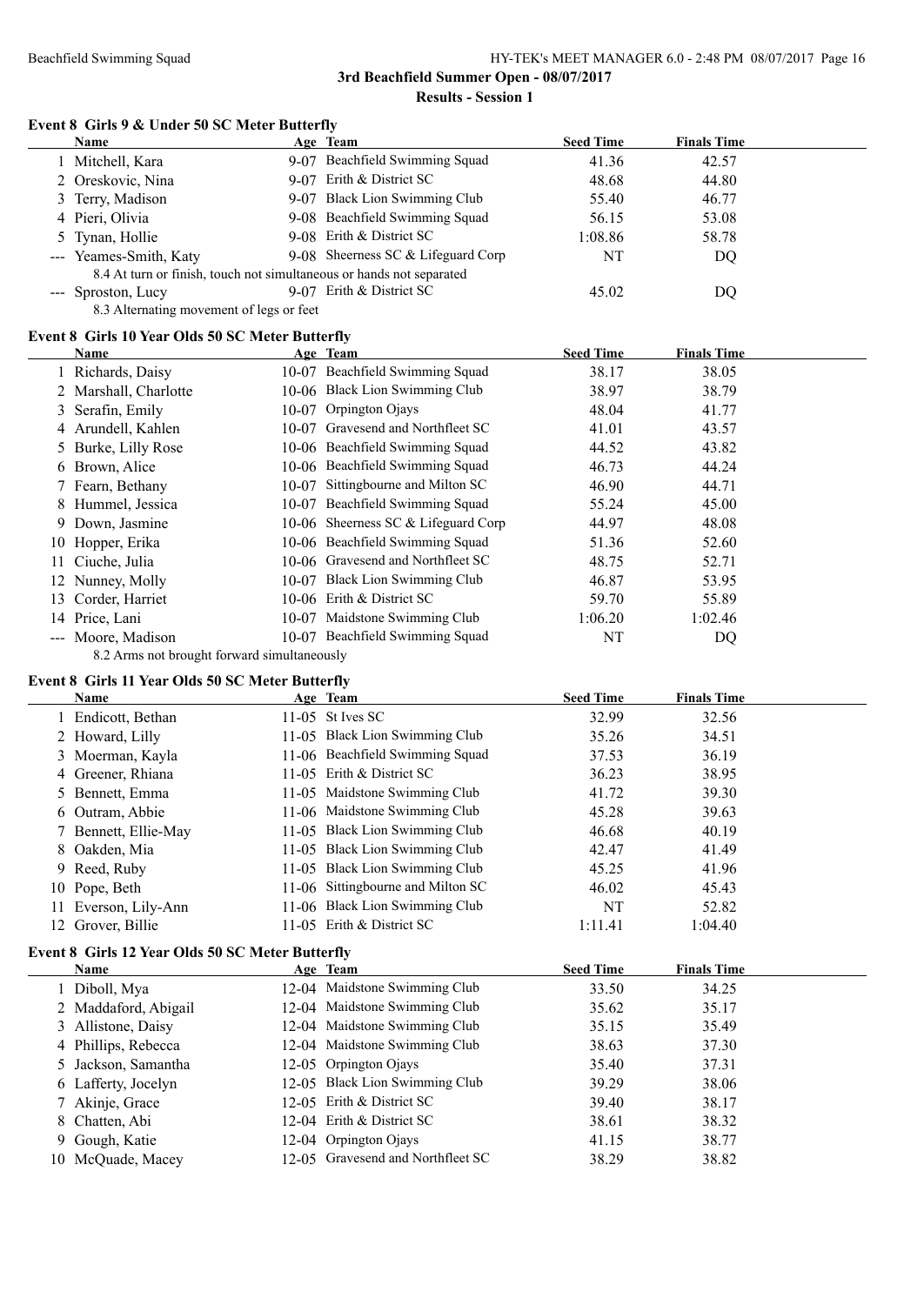|     | (Event 8 Girls 12 Year Olds 50 SC Meter Butterfly)<br>Name | Age Team                                  | <b>Seed Time</b> | <b>Finals Time</b> |
|-----|------------------------------------------------------------|-------------------------------------------|------------------|--------------------|
|     | 11 Dolman, Grace                                           | 12-04 Beachfield Swimming Squad           | 38.70            | 38.95              |
|     | 12 Baker, Kayla                                            | 12-05 Black Lion Swimming Club            | 44.78            | 39.66              |
|     | 13 Brown, Ellie                                            | 12-05 Orpington Ojays                     | 44.22            | 40.13              |
|     | 14 Young, Nell                                             | 12-04 Gravesend and Northfleet SC         | 42.97            | 40.36              |
|     |                                                            | 12-04 Gravesend and Northfleet SC         |                  |                    |
|     | 15 Ray, Olivia                                             |                                           | 40.00            | 40.78              |
|     | 16 Cioran, Alexandra                                       | 12-04 Orpington Ojays                     | 45.63            | 42.74              |
|     | 17 Ramsay, Sophie                                          | 12-05 Black Lion Swimming Club            | 41.93            | 43.77              |
|     | Event 8 Girls 13 Year Olds 50 SC Meter Butterfly<br>Name   | Age Team                                  | <b>Seed Time</b> | <b>Finals Time</b> |
|     | 1 Herbert, Jessica                                         | 13-04 Orpington Ojays                     | 34.34            | 33.41              |
|     | 2 Bowie, Hannah                                            | 13-03 Maidstone Swimming Club             | 32.98            | 33.53              |
|     |                                                            | 13-03 Beachfield Swimming Squad           |                  |                    |
| 3   | Duchesne, Lois                                             |                                           | 33.58            | 35.53              |
| 4   | Kottas, Ellis                                              | 13-03 Bromley SC                          | 34.07            | 35.76              |
| 5   | Barker, Christy                                            | 13-04 Orpington Ojays                     | 37.12            | 37.72              |
|     | 6 Bodenham, Natasha                                        | 13-04 Maidstone Swimming Club             | 35.78            | 37.73              |
|     | Gollapudy, Radha                                           | 13-03 Orpington Ojays                     | 39.60            | 38.02              |
| 8   | Tammaro, Lucia                                             | 13-04 Orpington Ojays                     | 43.15            | 41.13              |
|     | 9 Hopkins, Kyah                                            | 13-03 Sheerness SC & Lifeguard Corp       | 41.94            | 42.46              |
|     | Event 8 Girls 14 Year Olds 50 SC Meter Butterfly           |                                           |                  |                    |
|     | <b>Name</b>                                                | Age Team                                  | <b>Seed Time</b> | <b>Finals Time</b> |
|     | 1 Waller, Ellie                                            | 14-02 Black Lion Swimming Club            | 31.52            | 32.48              |
|     | 2 Gough, Lara-Louise                                       | 14-03 Maidstone Swimming Club             | 32.01            | 33.18              |
| 3   | Williams, Ellie                                            | 14-03 Black Lion Swimming Club            | 32.80            | 33.30              |
| 4   | Durrant, Matilda                                           | 14-02 Beachfield Swimming Squad           | 33.06            | 33.42              |
| 5   | Retour, Abbey                                              | 14-03 Erith & District SC                 | 33.83            | 34.58              |
| 6   | Burgess, Tilly                                             | 14-03 Erith & District SC                 | 35.04            | 34.84              |
|     | 7 Nikhwai, Elle                                            | 14-03 Beachfield Swimming Squad           | 35.75            | 35.54              |
| 8   | Whitehead, Milly                                           | 14-03 Orpington Ojays                     | 36.74            | 36.35              |
|     | 9 White, Zoe                                               | 14-02 Orpington Ojays                     | 36.94            | 36.81              |
| 10. | Brown, Jessica                                             | 14-02 Black Lion Swimming Club            | 35.77            | 36.96              |
| 11  | Harden, Ellie                                              | 14-02 Orpington Ojays                     | 37.17            | 37.55              |
|     | 12 Beattie, Kitty                                          | 14-03 Erith & District SC                 | 41.40            | 40.80              |
|     | --- Akende, Sheena                                         | 14-03 Orpington Ojays                     | 44.82            | DQ                 |
|     | 8.3 Alternating movement of legs or feet                   |                                           |                  |                    |
|     | Event 8 Girls 15 & Over 50 SC Meter Butterfly              |                                           |                  |                    |
|     | Name                                                       | Age Team<br>16-00 Maidstone Swimming Club | <b>Seed Time</b> | <b>Finals Time</b> |
|     | 1 Warrington, Callie-Ann                                   |                                           | 28.45            | 30.49              |
|     | 2 Broomfield, Anna                                         | 17-99 Maidstone Swimming Club             | 29.24            | 30.92              |
| 3   | Mitchell, Jodie                                            | 18-98 Beachfield Swimming Squad           | 30.77            | 31.14              |
| 4   | Bacon, Clio                                                | 15-01 Orpington Ojays                     | 32.04            | 31.55              |
| 5   | Paice, Hope                                                | 15-02 Maidstone Swimming Club             | 30.28            | 31.83              |
| 6   | Asekome, Lauren                                            | 15-02 Maidstone Swimming Club             | 31.19            | 31.95              |
|     | Eastwood, Chloe                                            | 15-02 Black Lion Swimming Club            | 33.91            | 32.21              |
| 8   | Fastiggi, Annah                                            | 17-99 Erith & District SC                 | 34.16            | 32.56              |
| 9   | Cutajar, Lilli                                             | 15-02 Orpington Ojays                     | 32.92            | 32.93              |
| 10  | Cvjetan, Anna                                              | 16-01 Orpington Ojays                     | 32.08            | 33.09              |
| 11  | Retour, Madison                                            | 15-01 Erith & District SC                 | 32.75            | 33.40              |
| 12  | Seager, Lara                                               | 15-02 Erith & District SC                 | 35.06            | 34.77              |
| 13  | Smallwood, Athina                                          | 15-01 Gravesend and Northfleet SC         | 34.73            | 34.85              |
| 14  | Thomas, Polly                                              | 16-01 Beachfield Swimming Squad           | 35.55            | 35.18              |
| 15  | Rayner, Lily                                               | 15-01 Erith & District SC                 | 32.91            | 35.60              |
| 16  | Caller, Jodie                                              | 15-02 Black Lion Swimming Club            | 35.84            | 35.61              |
|     | 17 Inglis, Chloe                                           | 15-02 Erith & District SC                 | 36.78            | 36.40              |
|     |                                                            |                                           |                  |                    |